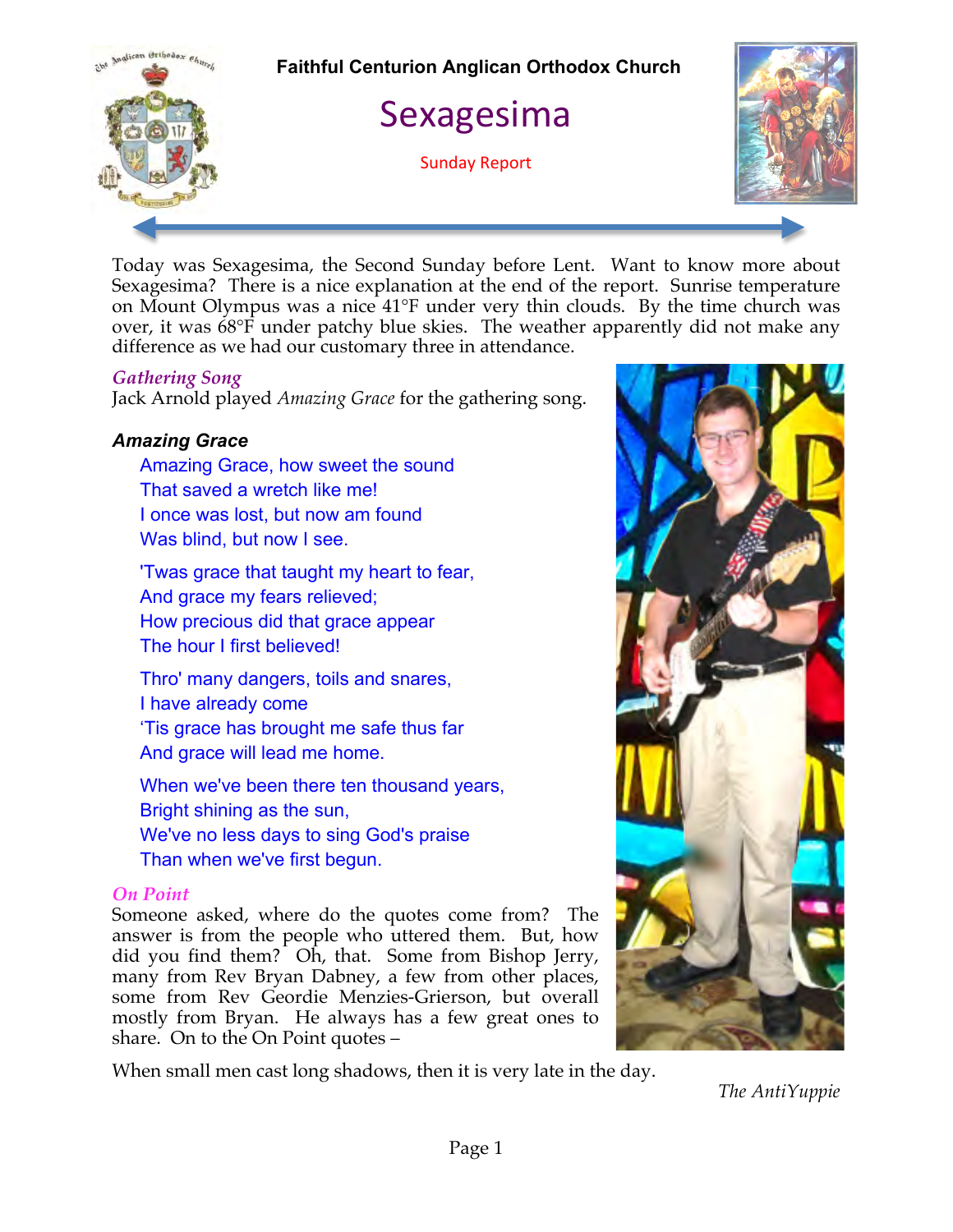The LORD is nigh unto all them that call upon him, to all that call upon him in truth. *Psalm 145:18* 

Behold, God is my salvation; I will trust, and not be afraid...

Have we not all one father? hath not one God created us?...

Get thee behind me, Satan: for thou savourest not the things that be of God, but the things that be of men.

For as in Adam all die, even so in Christ shall all be made alive.

If men will not respond to the gospel they will respond to nothing.

What we must do is to educate the masses of the people up to the [KJV], not bring the Bible down to their level. One of the greatest troubles today is that everything is cheapened. The common man is made the standard of authority; he decides everything, and everything has to be brought down to him... Are we to do that with the Word of God? I say No!

 $20<sup>th</sup>$  and  $21<sup>st</sup>$  century former Presiding Bishop of the Church of England (Continuing)

*Martin Lloyd-Jones* 20<sup>th</sup> century Welsh theologian and author

The mere belief of the facts and doctrines of Christianity will never save our souls. Such belief is no better than the belief of devils. They all believe and know that Jesus is the Christ. They believe that he will one day judge the world and cast them down into endless torment. It is a solemn and sorrowful thought that on these points some professing Christians have even less faith than the devil. There are some who doubt the reality of hell and the eternity of punishment. Such doubts as these find no place except in the hearts of self-willed men and women. There is no infidelity among devils.

> *JC Ryle* 19<sup>th</sup> century Anglican bishop and author

You only have power over people so long as you don't take everything away from them. But when you've robbed a man of everything, he's no longer in your power he's free again.

*Alexander Solzhenitsyn*  $20<sup>th</sup>$  and  $21<sup>st</sup>$  century Russian author

The contest is not over, the strife is not ended. It has entered upon a new and enlarged arena; there the champions of constitutional liberty must fight until government of the United States is brought back to its constitutional limits.

> *Jefferson Davis* President of the Confederate States of America, statesman and war hero (The Rise and Fall of the Confederate Government, Vol. II, p. 294).

*Malachi 2:10* 

*St. Mark 8:33* 

*I Corinthians 15:22* 

*David N. Samuel*

*Isaiah 12:2*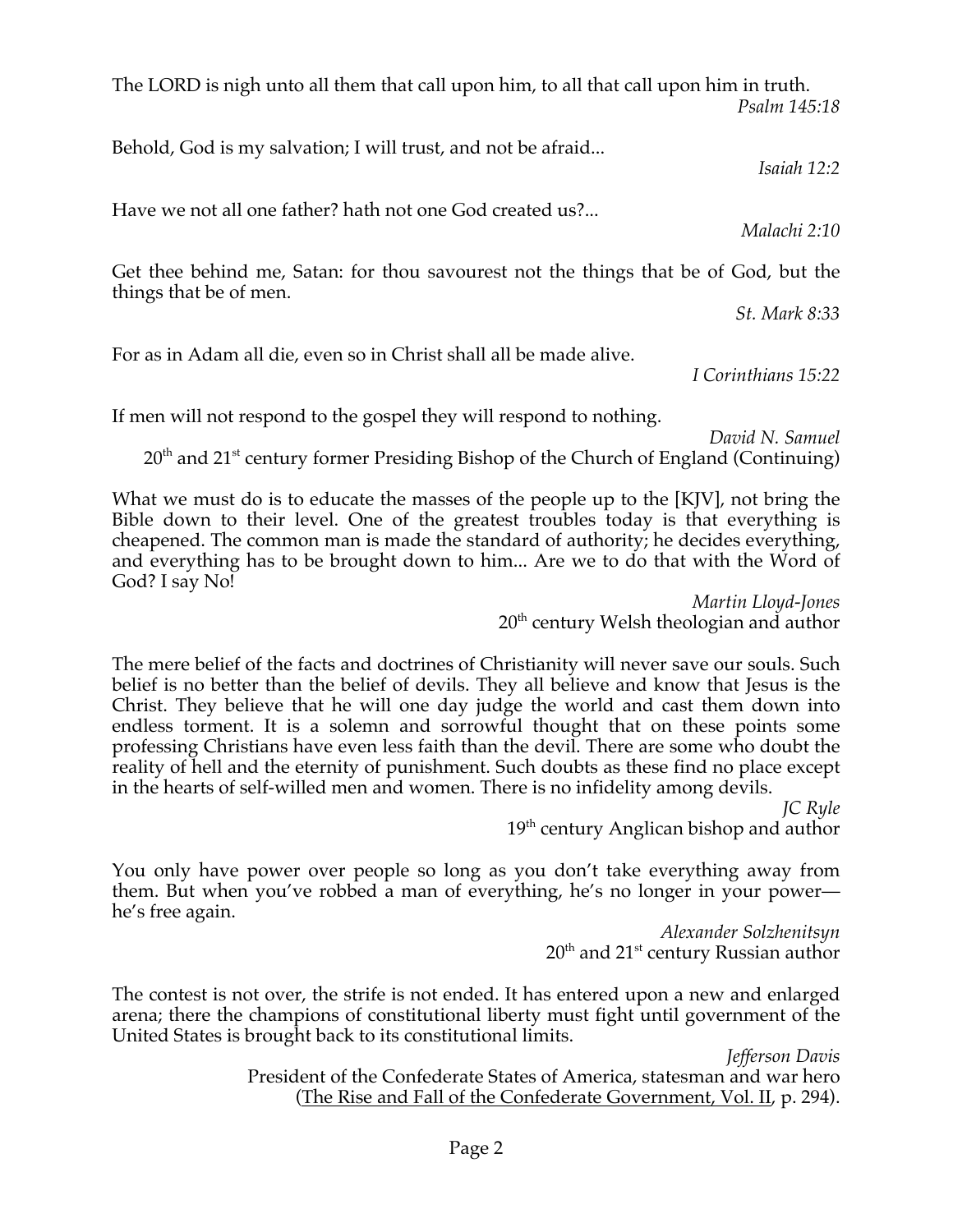Everyone wants to live at the expense of the State. They forget the State lives at the expense of everyone else.

*Frederic Bastiat*

Think of the press as a great keyboard on which the government can play.

*Joseph Goebbels*

# *Screwtape reveals a powerful tool for distraction:*

What we want, if men become Christians at all, is to keep them in the state of mind I call 'Christianity And'. You know—Christianity and the Crisis, Christianity and the New Psychology, Christianity and the New Order, Christianity and Faith Healing, Christianity and Psychical Research, Christianity and Vegetarianism, Christianity and Spelling Reform. If they must be Christians let them at least be Christians with a difference. Substitute for the faith itself some Fashion with a Christian colouring. Work on their horror of the Same Old Thing.

The horror of the Same Old Thing is one of the most valuable passions we have produced in the human heart—an endless source of heresies in religion, folly in counsel, infidelity in marriage, and inconstancy in friendship. The humans live in time, and experience reality successively. To experience much of it, therefore, they must experience many different things; in other words, they must experience change. And since they need change, the Enemy (being a hedonist at heart) has made change pleasurable to them, just as He has made eating pleasurable. But since He does not wish them to make change, any more than eating, an end in itself, He has balanced the love of change in them by a love of permanence. He has contrived to gratify both tastes together in the very world He has made, by that union of change and permanance which we call Rhythm. He gives them the seasons, each season different yet every year the same, so that spring is always felt as a novelty yet always as the recurrence of an immemorial theme. He gives them in His Church a spiritual year; they change from a fast to a feast, but it is the same feast as before.

*Jack Lewis* The Screwtape Letters

# *Propers*

Each Sunday there are Propers: special prayers and readings from the Bible. There is a Collect for the Day; that is a single thought prayer, most written either before the refounding of the Church of England in the 1540s or written by Bishop Thomas Cranmer, the first Archbishop of Canterbury after the re-founding.

The Collect for the Day is to be read on Sunday and during Morning and Evening Prayer until the next Sunday. The Epistle is normally a reading from one of the various Epistles, or letters, in the New Testament. The Gospel is a reading from one of the Holy Gospels, Matthew, Mark, Luke and John. The Collect is said by the minister as a prayer, the Epistle can be read by either a designated reader (as we do in our church) or by one of the ministers and the Holy Gospel, which during the service in our church is read by an ordained minister or our Deacon Striker.

The propers are the same each year, except if a Red Letter Feast, that is one with propers in the prayerbook, falls on a Sunday, then those propers are to be read instead, except in a White Season, where it is put off. Red Letter Feasts, so called because in the Altar Prayerbooks the titles are in red, are special days. Most of the Red Letter Feasts are dedicated to early saints instrumental in the development of the church, others to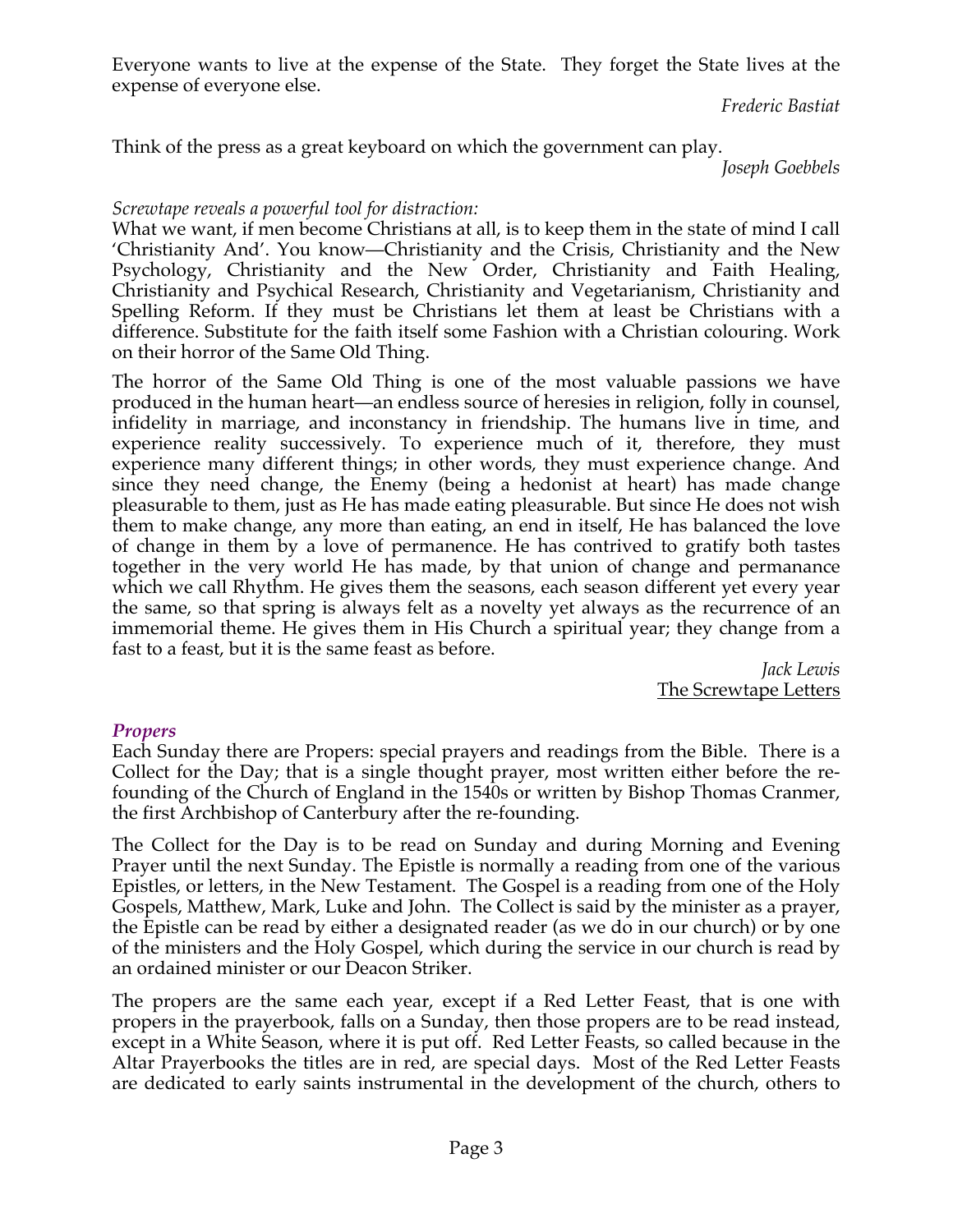special events. Some days are particularly special and the Collect for that day is to be used for an octave (eight days) or an entire season, like Advent or Lent.

The Propers for today are found on Page 120-122, with the Collect first:

The Sunday called Sexagesima, or the second Sunday before Lent. *The Collect.*

**LORD** God, who seest that we put not our trust in any thing that we do; Mercifully grant that by thy power we may be defended against all adversity; through Jesus Christ our Lord. Amen*.* **O**

Dru Arnold read the Epistle, which came from the Eleventh Chapter of Saint Paul's

second letter to the Corinthians beginning at the Nineteenth Verse. Paul reminds us salvation, honor and glory come not from what we do or have done, but rather from God. Paul, who as Saul, had been a super star on his way to being the number one rabbi in the Hebrew nation, he was more learned, more vigorous in following the law, more vocal in all things. When he "saw the light" and converted, he took that same approach to Christianity. No one was more in any thing than he. He had been the best of the worst and the best of the best. Now he was aware of how short he himself fell. More importantly, he was keenly aware of the saving perfection of Christ.



No one did more than Paul, yet he counseled all to take comfort and pride in God, not themselves. Do your best and look towards God.

E suffer fools gladly, seeing ye yourselves are wise. For ye suffer, if a man bring you into bondage, if a man devour you, if a man take of you, if a man exalt himself, if a man smite you on the face. I speak as concerning reproach, as though E suffer fools gladly, seeing ye yourselves are wise. For ye suffer, if a man bring you into bondage, if a man devour you, if a man take of you, if a man exalt himself, if a man smite you on the face. I speak as concerning also. Are they Hebrews? so am I. Are they Israelites? so am I. Are they the seed of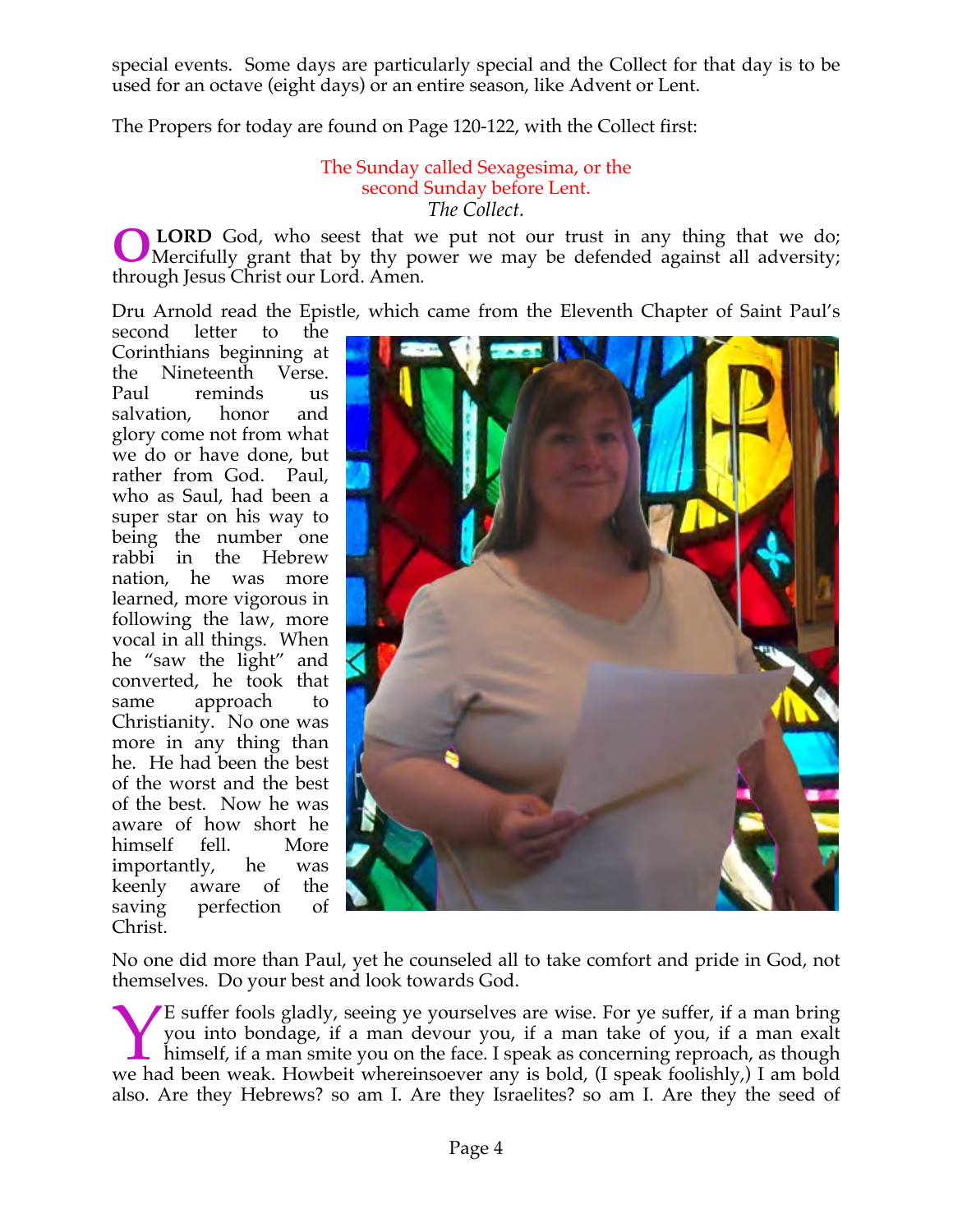Abraham? so am I. Are they ministers of Christ? (I speak as a fool) I am more; in labours more abundant, in stripes above measure, in prisons more frequent, in deaths oft. Of the Jews five times received I forty stripes save one. Thrice was I beaten with rods, once was I stoned, thrice I suffered shipwreck, a night and a day I have been in the deep; in journeyings often, in perils of waters, in perils of robbers, in perils by mine own countrymen, in perils by the heathen, in perils in the city, in perils in the wilderness, in perils in the sea, in perils among false brethren; in weariness and painfulness, in watchings often, in hunger and thirst, in fastings often, in cold and nakedness. Beside those things that are without, that which cometh upon me daily, the care of all the churches. Who is weak, and I am not weak? who is offended, and I burn not? If I must needs glory, I will glory of the things which concern mine infirmities. The God and Father of our Lord Jesus Christ, which is blessed for evermore, knoweth that I lie not.

Hap Arnold read the Holy Gospel for today which came from the Eighth Chapter of the



Gospel of St. Luke beginning at the Fourth Verse and tells the well known Parable of the Sower, which might be better referred to as the Parable of the Four Soils, for the seeds were all alike.

A sower scatters seed on to four different types of soil.

- Hard ground
- Stony ground
- Thorny ground<br>• Good ground
- Good ground

• Hard ground "by the way side" prevents the seed from sprouting at all, and the seed becomes nothing more than bird food. Stony ground provides enough soil for the seeds to germinate and begin to grow, but because there

is "no deepness of earth," the plants do not take root and are soon withered in the sun. Thorny ground allows the seed to grow, but competing thorns choke the life out of the good plants. Good ground receives the seed and produces much fruit.

Jesus explains the seed is The Word.

Hard ground represents someone so hardened by sin that though he hears he cannot understand the Word. Thus, Satan can pluck the message away, keeping the heart dull and preventing the Word from making an impression.

Stony ground represents those who hear and express delight in The Word, but do not change to live The Word. When trouble arises, they abandon their faith.

Thorny ground represents one who hears and receives The Word, but who does not connect to it and whose heart is full of riches, pleasures, and lusts. The effort that should by rights given The Word are given to the things of this world and he has no time for The Word.

Good ground represents he who hears, understands, and implements The Word. Thus, The Word can work its wonders in his life and that person gains salvation.

The Word is there. We may hear it. We may take it in our heart. The benefit comes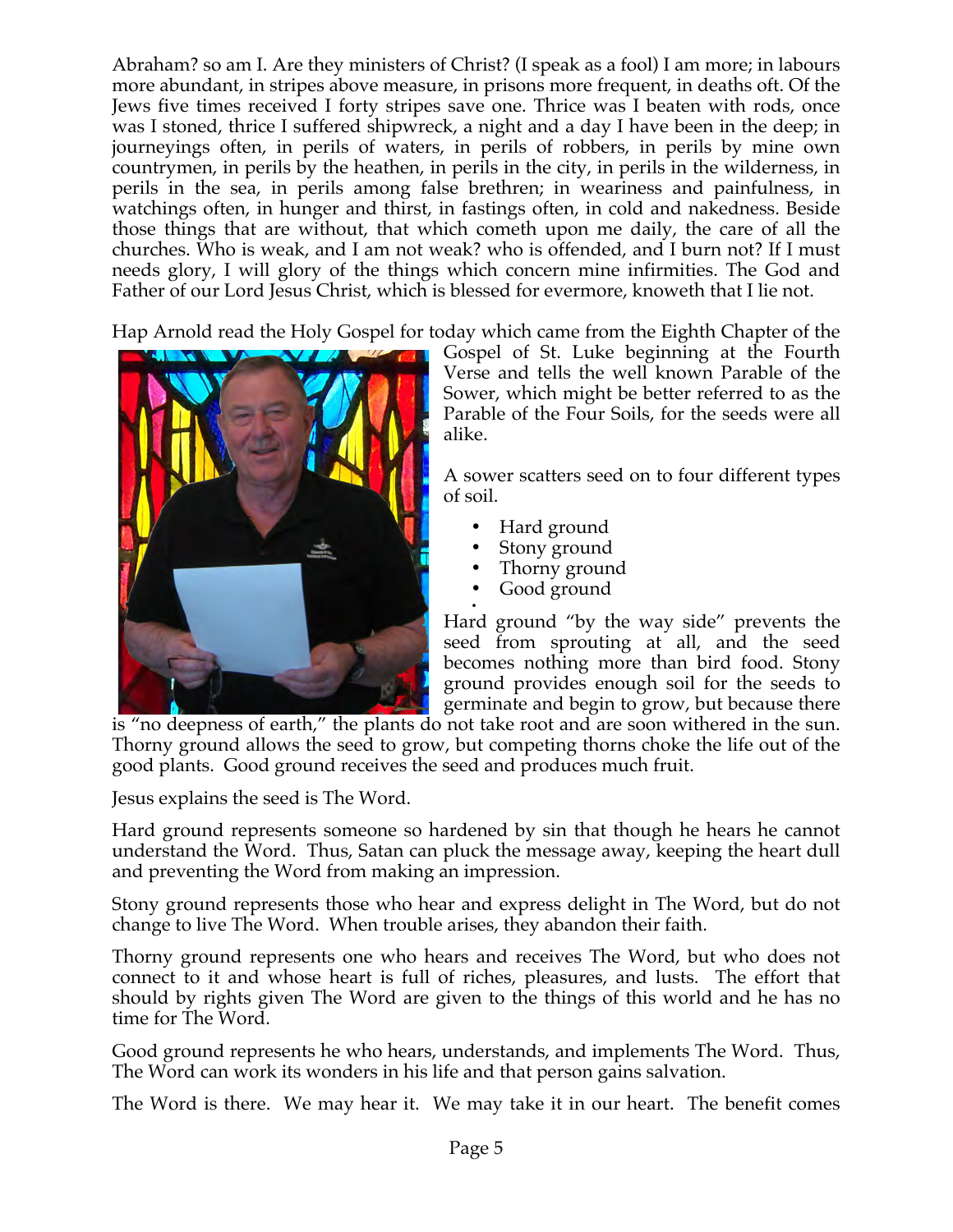only when we take it in our heart and act on it. At that point, The Word is acting in our lives and salvation is in hand.

HEN much people were gathered together, and were come to him out of every city, he spake by a parable: A sower went out to sow his seed: and as he sowed, some fell by the way-side; and it was trodden down, and the fowls of WHEN much people were gathered together, and were come to him out of every city, he spake by a parable: A sower went out to sow his seed: and as he sowed, some fell by the way-side; and it was trodden down, and the fowls o withered away, because it lacked moisture. And some fell among thorns; and the thorns sprang up with it, and choked it. And other fell on good ground, and sprang up, and bare fruit an hundredfold. And when he had said these things, he cried, He that hath ears to hear, let him hear. And his disciples asked him, saying, What might this parable be? And he said, Unto you it is given to know the mysteries of the kingdom of God: but to others in parables; that seeing they might not see, and hearing they might not understand. Now the parable is this: The seed is the word of God. Those by the wayside are they that hear; then cometh the devil, and taketh away the word out of their hearts, lest they should believe and be saved. They on the rock are they, which, when they hear, receive the word with joy; and these have no root, which for a while believe, and in time of temptation fall away. And that which fell among thorns are they, which, when they have heard, go forth, and are choked with cares and riches and pleasures of this life, and bring no fruit to perfection. But that on the good ground are they, which in an honest and good heart, having heard the word, keep it, and bring forth fruit with patience.

# *Sermon – Reverend Jack Arnold - Time and Action*

Today's sermon brought the Collect, Epistle and Gospel together and is partly



contained in the forewords above.

Consider these words from the Collect:

…put not our trust in any thing that we do; Mercifully grant that by thy power we may be defended against all adversity …

In the Collect, we tell God we put our trust for eternal life not in our actions, but in His Power. If we do this, then we must do as He asks us. For, to make trust in His Power rational, we must follow His Direction. If we do not follow His Direction then we are surely just going be as lost as before we accepted Him into our hearts. It would be foolish to think that we could guide ourselves, when in fact we need Him to guide us. The problem is that often, at least in my case, pride gets in the way of seeing that I/We need to relie on Him for guidance. We need Him as our navigator to guide us along the rocky paths of life, so we don't crash into the rocks of Sin and Death! We need His directions if we are to proceed upon the path to Heaven.

This squares with what Paul tells us, that is salvation, honor and glory come not from what we do or have done, but rather from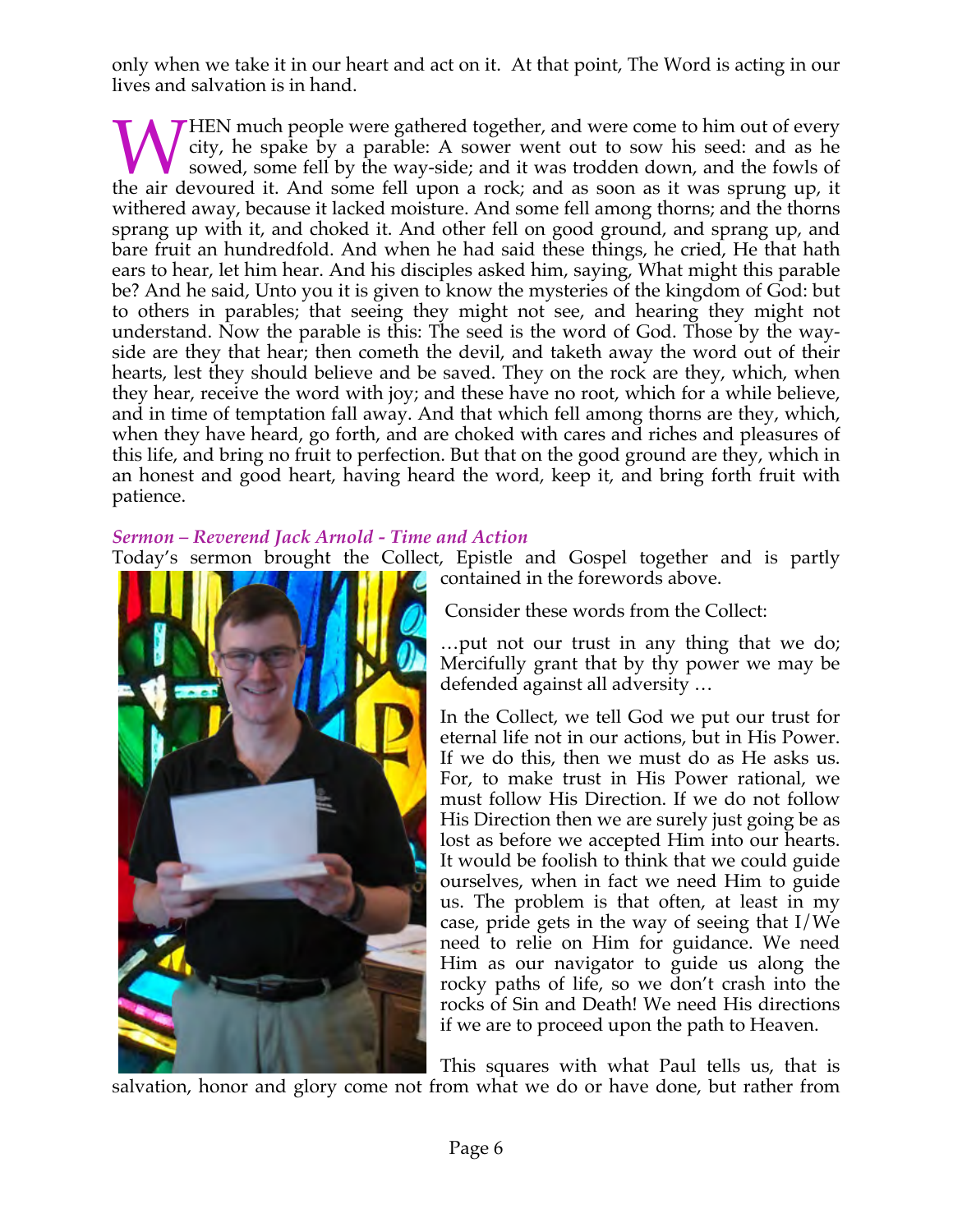God. Therefore, we should turn to Him for guidance and not ourselves. By following His Word that is where the salvation, honor and glory come from. And that is also to whom we should give credit and not us. We havn't earned the credit, so we should give it to whom it is due, that is to God our father. Paul, who as Saul, had been a super star on his way to being the number one rabbi in the Hebrew nation, he was more learned, more vigorous in following the law, more vocal in all things. When he "saw the light" and converted, he took that same approach to Christianity. No one was more in any thing than he. He had been the best of the worst and the best of the best. Now he was keenly aware of how short he himself fell. But even more importantly, he was keenly aware of the saving perfection of Christ. Because he had been at rock bottom, he was able to recover, which then brought him to his best, so that he was aware of the saving power of Christ. From this he could tell us of the experience of the power of God first hand, using his life as an example of that. He told us these things not to glory himself, but to show the glory and honor that comes from on high, from following His Word. He wanted us, other Christians to learn from his example and to do their best to follow Him. Thus he counseled all to take comfort and pride in God, not themselves. Do your best and look towards God.

This brings us right in to the well known Parable of the Sower, which might be better referred to as the Parable of the Four Soils, for the seeds were all alike.

Like the seed sown by the sower, The Word is spread throughout the world for all to hear and act on:

- Yet, some will not even hear The Word (Hard ground);
- Others will hear, act quickly and abandon God's help at the first sign of adversity (Stony ground);
- Still others will hear The Word, but The Word is overtaken by the "pleasures" of this world and is choked out by them. Like the line from the Bible, where your money is, that is your worldly effort, there is the evidence of your heart. The temptation of this world is great, the reward from God should be greater, but you have to look long term;
- Finally we come to those who accept and act on The Word, like the one seed planted growing into a great plant bearing its fruit, the rewards are manifold, though the effort is also great, the end reward far greater. For the seed to grow to full fruition and glory, with its manifold blessings, it must have the ground prepared, carefully tended against encroachment of the evil weeds, it must be continually watered by the life blood of those around it. There is much effort required on our part, but the ultimate reward is so much greater.

While we are on the subject, consider the issue of weeding. Is this not part of the reason for the Church, that is to say the body of believers, to exist. We cannot often pull our own weeds, but we can help others and they can help us. We cannot pull our weeds alone, but with help, we can remove them one by one. Christianity is not a religion of hermits; it is a social religion where we can help each other.

So, think about this, we need to understand eternal life and indeed on a shorter term, happiness in our life here, comes not from our self-directed actions, but those of God and our action following His direction. If we follow our self-directed actions, we will find death and misery awaiting us. However, if we put our trust in Him and follow His commands, we will "live long and prosper" to quote Spock. Do your best and look towards God for the Light to illuminate your path. If you prepare your heart, as the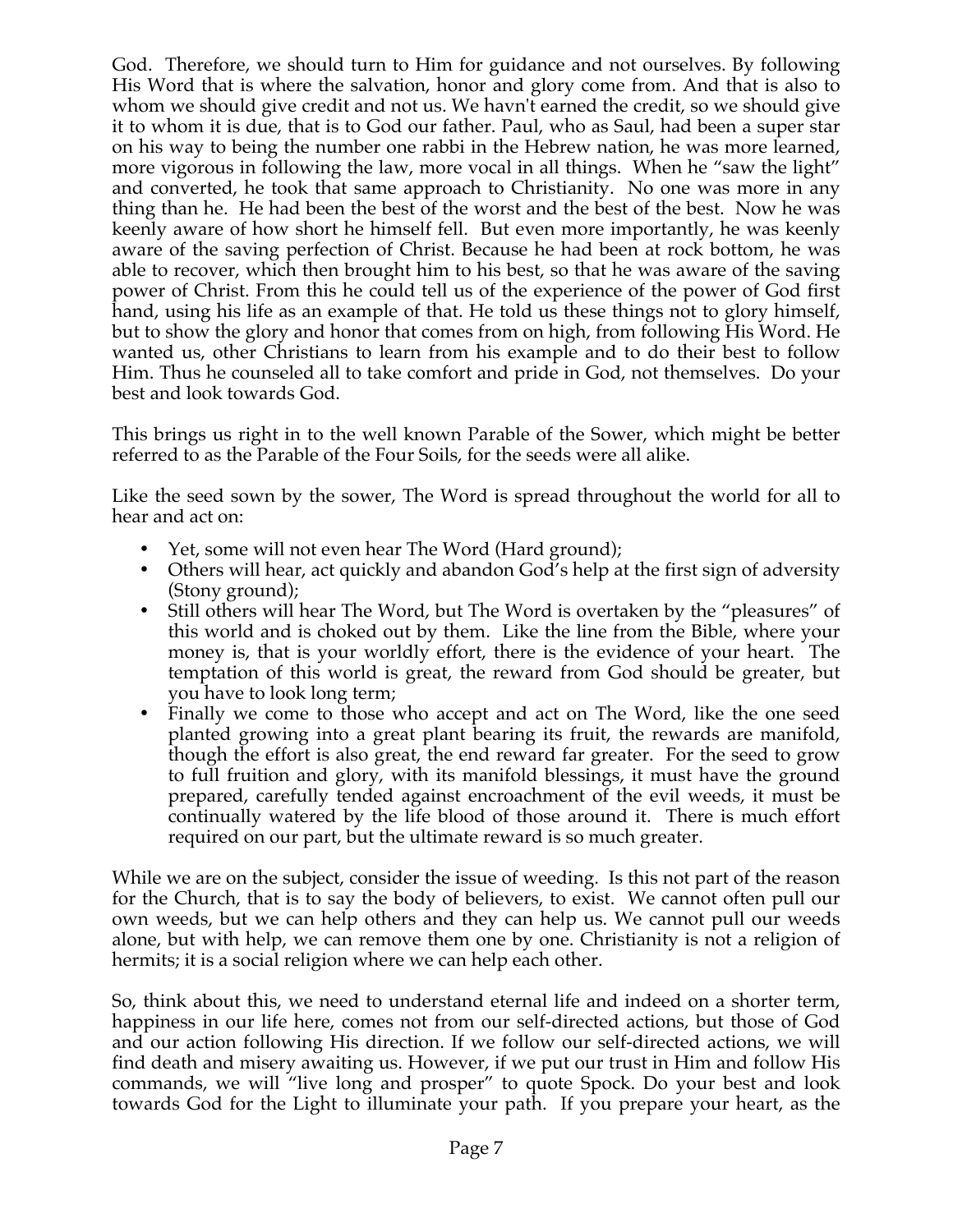farmer prepares the field, root out the forces of this world as the farmer roots out weeds, cultivate the good given by God, water your heart with His Water, your life will be manifold.

# **Be of God - Live of God - Act of God**

#### *Bishop Ogles' Sermon*

We are oft fortunate to get copies of Bishop Jerry's sermon notes. Today is one of those

Sundays. Today's sermon starts off with the collect, and like always, it will give you a lot to consider in your heart.

## **Sermon Notes**

Sexagesima 23 February 2014, Anno Domini (In the Year of our Lord)

#### The Sunday called Sexagesima, or the second Sunday before Lent. *The Collect.*

 **LORD** God, who seest that we put not our trust in any thing that we do; Mercifully grant that by thy power we may be defended against all adversity; through Jesus Christ our Lord. Amen*.* **O**



**THEN** much people were gathered together, and were come to him out of every city, he spake by a parable: A sower went out to sow his seed: and as he sowed, some fell by the way-side; and it was trodden down, and the fowls of WHEN much people were gathered together, and were come to him out of every city, he spake by a parable: A sower went out to sow his seed: and as he sowed, some fell by the way-side; and it was trodden down, and the fowls o withered away, because it lacked moisture. And some fell among thorns; and the thorns sprang up with it, and choked it. And other fell on good ground, and sprang up, and bare fruit an hundredfold. And when he had said these things, he cried, He that hath ears to hear, let him hear. And his disciples asked him, saying, What might this parable be? And he said, Unto you it is given to know the mysteries of the kingdom of God: but to others in parables; that seeing they might not see, and hearing they might not understand. Now the parable is this: The seed is the word of God. Those by the wayside are they that hear; then cometh the devil, and taketh away the word out of their hearts, lest they should believe and be saved. They on the rock are they, which, when they hear, receive the word with joy; and these have no root, which for a while believe, and in time of temptation fall away. And that which fell among thorns are they, which, when they have heard, go forth, and are choked with cares and riches and pleasures of this life, and bring no fruit to perfection. But that on the good ground are they, which in an honest and good heart, having heard the word, keep it, and bring forth fruit with patience. (Luke 8:4-15)

 Our Collect which we have prayer today reminds us that we take no credit for any good deed that we do but only for the evil deeds we may do. If we cannot trust our own heart to avoid sin, how can we trust that heart to do only righteousness? If we do not place our full trust in God, then we have nothing at all to trust. *Not unto us, O LORD, not unto us, but unto thy name give glory, for thy mercy, and for thy truth's sake* (Psalms 115:1) When I see churches and shallow ministers taking credit for that they claim the Lord has done in building elaborate sanctuaries to the exclusion of the orphan's table, I know that this is the world church and not that of Christ. We are all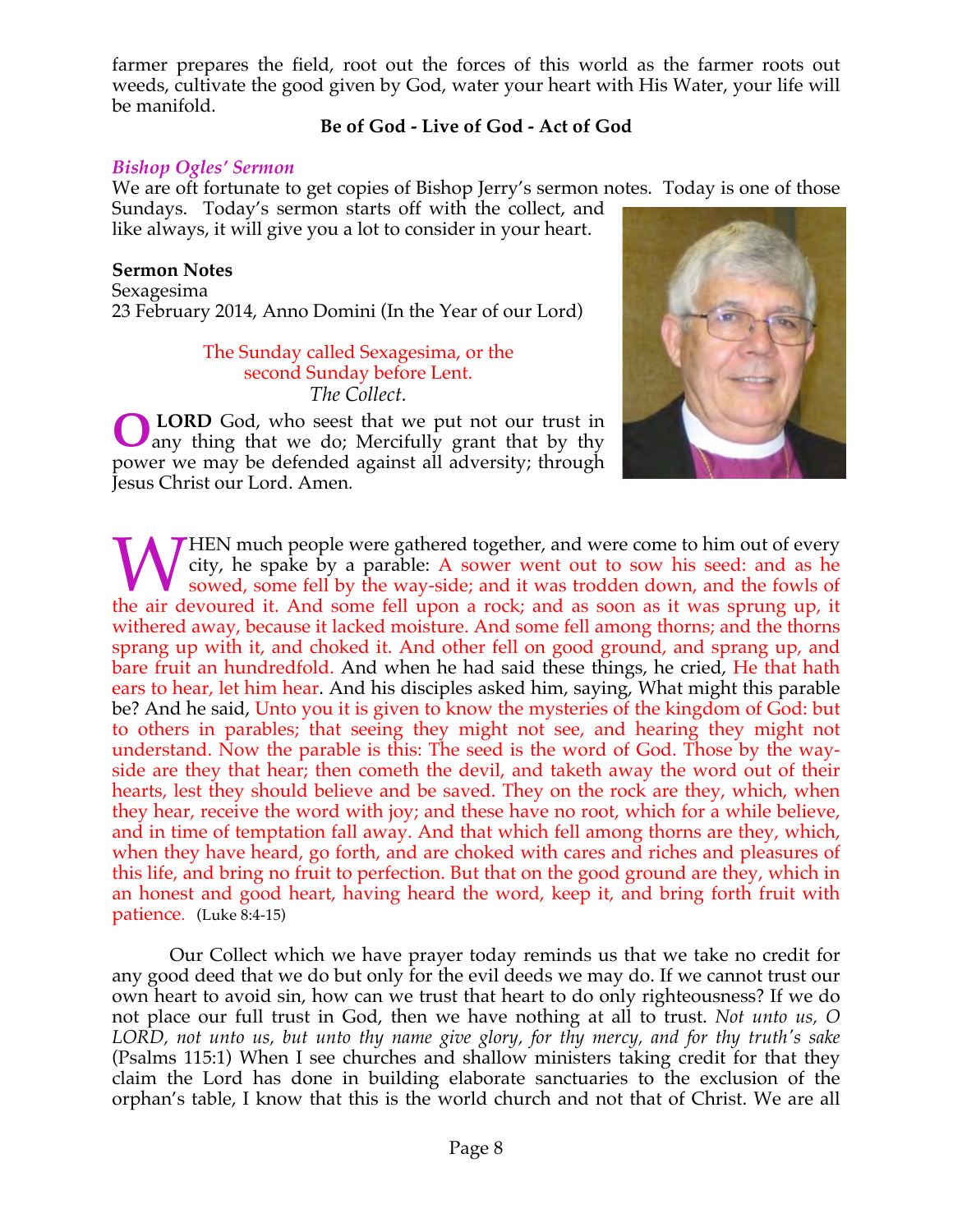alike helpless in this world to defend against the forces of darkness. Darkness is the prime feature of the world in which we live. But we can always call upon the Lord for our main defense. He will stand with us, and He is Light. Where Light is, there can be no darkness.

 In the Epistle reading for today (2 Corinthians 11:19-31) Paul reminds us of the many sufferings, hardships, and trials he has faced. He has been in the sea for a day and a night, beaten with whips and rods, cold and naked, hungry! Yet Paul, by the grace and protection of God, still stands. He has placed a trust in God that is worthy of our emulation. Paul readily admits that these sufferings came as a result of his own weakness, yet he gives God the glory for sustaining and keeping him through all. God is glorified in the good works which we do because all righteous works are of God.

 Let us now turn to the very acts and Words of Christ in today's Gospel text from Luke Chapter 8.

 There is a harmony in the Gospels on this parable. It is covered in Matthew, Mark, and Luke; but I prefer, most thoroughly, the account in Matthew 13 for it relates in perfect unison with the other parables of the Kingdom in Matthew 13 (also known as the Kingdom Chapter of Matthew).

 We see, first of all, in the parable of Jesus, that the Word of God (Seed) must be carried forth. It does no good to the lost soul for one to have a very accomplished knowledge of the Word if that Word is not carried forth and shared. Does the dust covered Bible on your mantle serve any Godly purpose? No, it does not. Its only value is a promised value such as **potential** energy. We need an active value of the Bible being dusted off, read carefully, memorized, carried forth, and shared. This is the **kinetic**  energy that results in fulfillment of purpose.

 Secondly, we may wonder who is this Sower that goes forth? We know the Sower is, in the original, Jesus Christ. He brought the saving Gospel and was Himself, that salvation. He taught the Apostles to be like-minded sowers of the Word. The Apostles have sowed the Word so abundantly that we all have at least tasted the fruits of that sowing. And no we are the sowers as well. If we only consume the Seed upon our own lust, how can there ever be a profitable increase. The Seed MUST be sowed in order that there will be a continual harvest. We must not take our Seed as the one talent and bury it away, we must invest the Seed by sowing and, in the process of time, we shall we receive abundance. The more we share the Holy Word with others, the greater the harvest of that Word in our hearts. What did the Sower do? *A sower went out to sow his seed* So must we go forth with the Seed.

 Thirdly, we should note that there is only one Seed. It is not a variety of Seed, but one constant and unchanging truth of God. There are no Seed that are unwholesome or which do not contain in their hearts the power to produce more fruit. *The seed is the word* **(singular)** *of God.* God's Word does not change, and it is always wholesome whether received in a wholesome heart or not. The Sower's bag does not have diverse seeds – even seeds of bramble – in His bag; but only the true and constant Seed of God's Word.

 Fourthly, we must know that the four different kinds of soils represent four different kinds of hearts. We know these hearts well. We have all had one of each of these type hearts at times, but the cultivating Word of God has prepared our hearts for the Seed – to receive that Seed into the hidden chambers of our hearts. Perhaps that hidden chamber is the lowest chamber and most humble part of our hearts. The lowest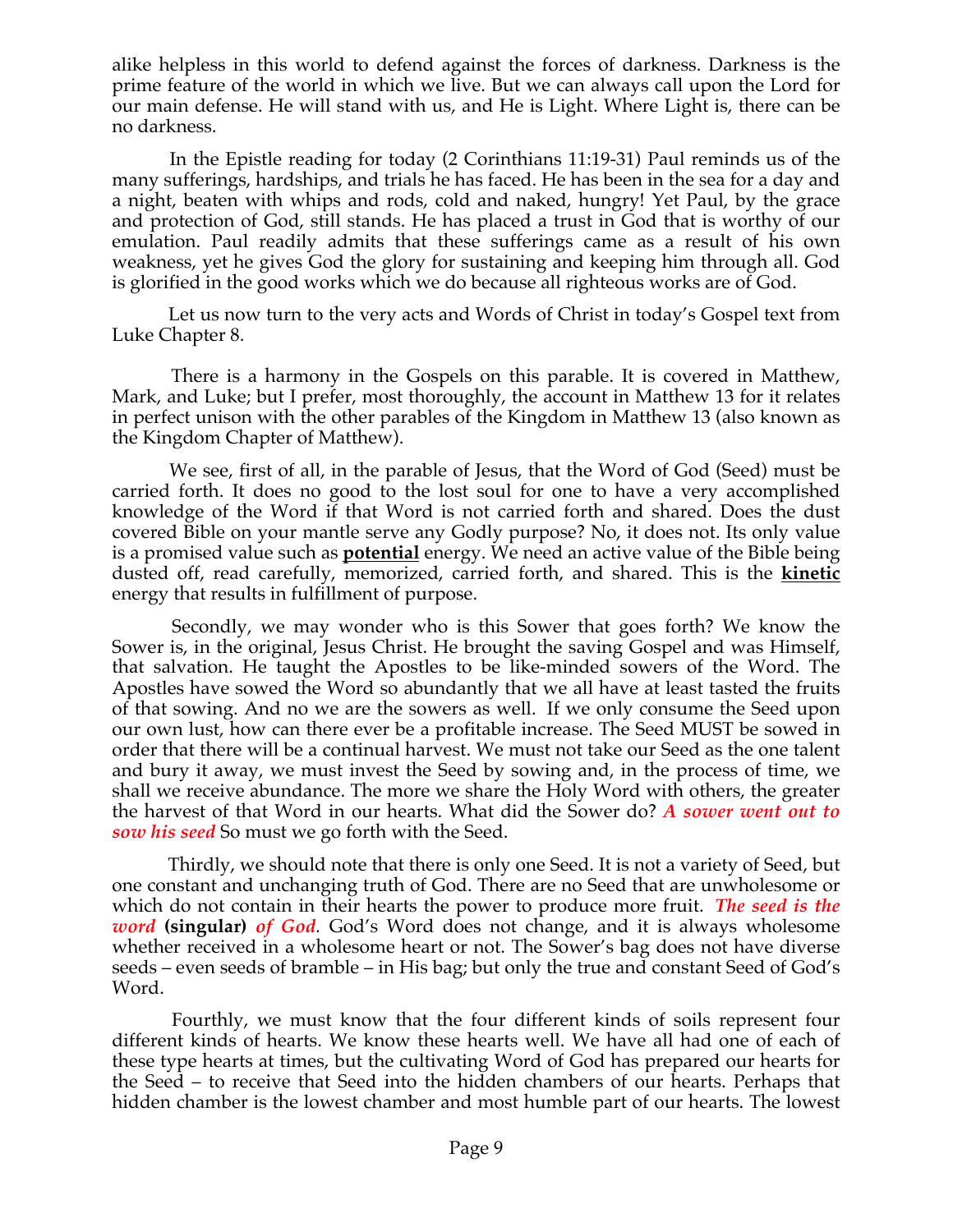chamber is where the moisture of life is most available that the Holy Ghost may nurture the Seed in thick darkness as the germinated plant struggles to reach the sunlight of the surface. Jesus, the Sower, does not differentiate between the types of soil upon which He sows – He sows on all soils. That which is stony ground today may become fertile soil tomorrow. The Sower does not distinguish between soils or hearts. It is the condition of the heart that receives the Seed that will determine whether that Seed shall bear fruit. But it is the Holy Ghost that gives life to that Seed when the heart has been conditioned by God. "….*some fell by the way side; and it was trodden down, and the fowls of the air devoured it. 6 And some fell upon a rock; and as soon as it was sprung up, it withered away, because it lacked moisture. 7 And some fell among thorns; and the thorns sprang up with it, and choked it. 8 And other fell on good ground, and sprang up, and bare fruit an hundredfold. And when he had said these things, he cried, He that hath ears to hear, let him hear.* God does not cast His pearls before swine. If there are deaf ears to His Word, then His Word will not germinate in their hearts. They are simply UNABLE to receive it because of the externals that they so highly value in the world. But remember, friends, the soils can change. The brambles and briar may be burned away exposing good earth.

 The unlikely soils, or different types of hearts, are capable of being changed. The hardened wayside may be broken up, the rocky ground cleared of stones, and the thorns pulled up by the roots or burned by fire. These grounds may be prepared by God through His workers of the vineyard. We may, through our examples of obedience to God and contentment, become a hoe, or a plough, to break up the hardened soil so that the Seed may flourish there. Have you done this, friends, with the hardened soils about you?

 Shall we discover the Fountain of Life and hide its existence from our families, from our friends, from our neighbors, and from the stranger that passes by. Would we not suffer from want of our sons and daughters, our wives, mothers and fathers, neighbors, etc. in an Eternity of Life alone with God? When the scroll of Heaven parts and time is no more, shall we go empty-handed before God because we selfishly guarded the secret of His Gospel? What defense can we utter at that time when our only son or daughter, or our postman, druggist, or merchant precedes us in judgment and tells the Lord, "I never knew because no one ever told me?" Then to feel, as did Peter the night of the Passion, the eyes of Christ turn upon us with that Great Question in His Face. Perhaps there would be bitter tears, even in Heaven?

 The Church has sat silent far too long. It is time to serve as the salt of the earth – to speak out against the evils of our day. If the professing church in America would rise up with that One Voice of Christ, in condemning the murder of innocents in their mother's wombs; the adulteration of the institution of marriage and its perversions away from the Creation model; the promiscuity, the pornographic sex education in schools; the forced elimination of prayer in school – if the Church were to stand up courageously and not cringe in political corners, then would there be change, but not until. What about you, friend: Do you leave your Christian faith at the door of the voting precinct? Do you prefer to remain silent in caving to public pressure to hide your faith always? If told to remove your lapel cross, do you brazenly remove the symbol of the One who died for you? Do you believe that changing times have changed the Sower's Seed? Really? Is truth relative, or is truth ALWAYS truth? Wake up church, and smell the poison in the cup of the world that you have preferred to that of the Cup from which our Lord drank….NOW!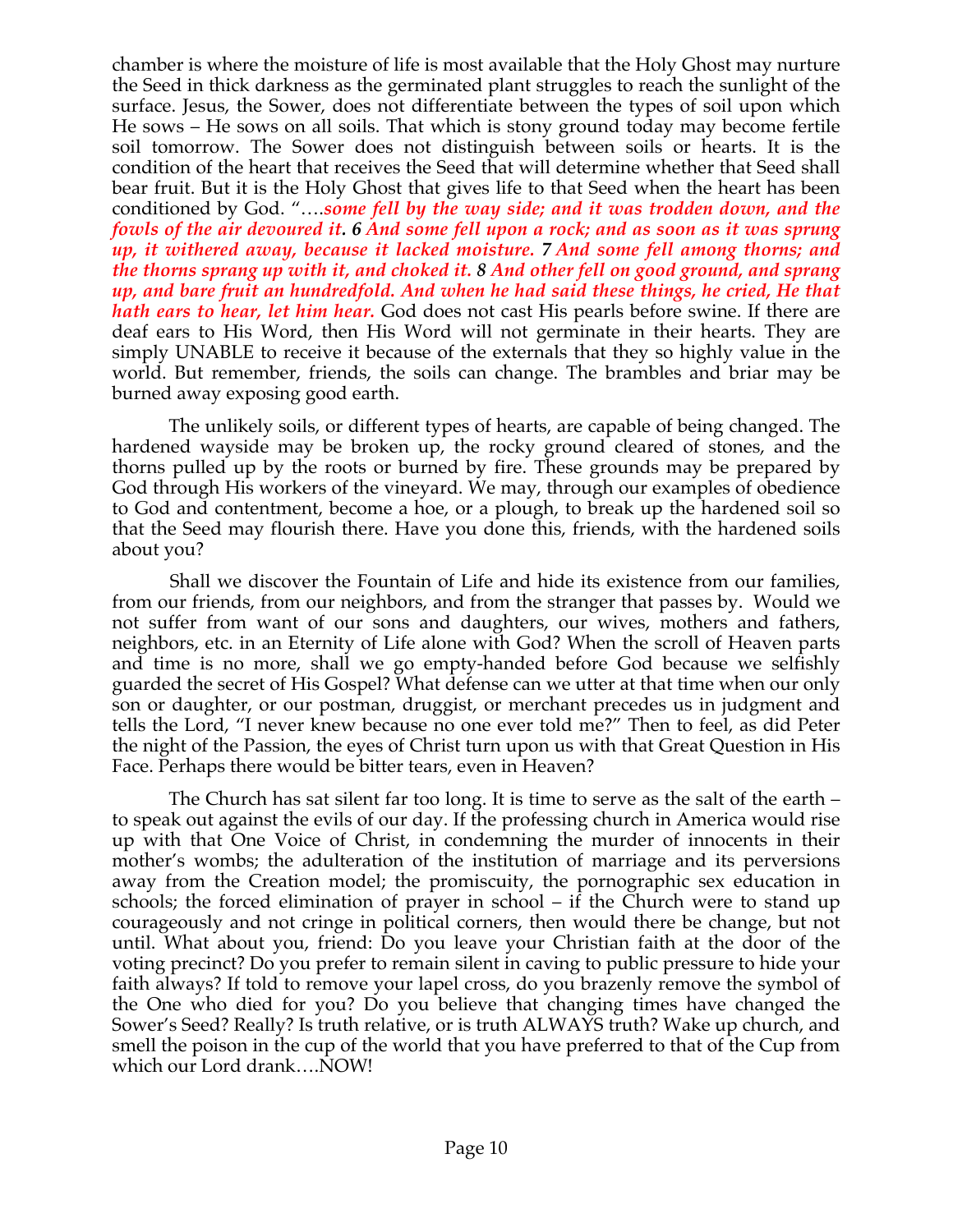# *Bishop Dennis Campbell's Sermon*

Bishop Dennis is a brilliant speaker. He is able to take biblical precepts and make them



perfectly understandable, even to me. Oft he provides the text of his sermons and I take the utmost pleasure in passing them on:

**Visions and Revelations** Psalm 71, Isaiah 50:4-10, 2 Corinthians 12:1-12 Sexagesima Sunday February 23, 2014

 Reading the Old and New Testament books we often read of people having visions and revelations, and

we naturally wonder if we should be having such experiences too. Today we have a great opportunity to look at the Bible's teaching on this subject through our reading in 2 Corinthians 12. Here Paul is talking about visions and revelations because the validity of his Apostleship and Gospel has been called into question by people who have infiltrated the various congregations of the Church in Corinth. The infiltrators fell into two basic schools of thought. First were those who said Christians must become Jews, and keep the ceremonial laws in order to be saved. They were called Judaizers. Second, and far more numerous in Corinth, were those who wanted to mix Christianity with Greek philosophies and religions. These people claimed God had given them special knowledge through visions and revelations, often through speaking in tongues. Therefore, their knowledge of God and His ways were far, far superior to that of the poor and ignorant man from Tarsus. Paul was so ignorant, they claimed, that his teachings were erroneous and his apostleship was phony. To prove this they would work themselves into a fever of mind, passing out on the floor or "speaking in tongues," during which times they claimed to be under the direct control of the Holy Spirit and receiving visions and revelations directly from God. It is clearly inferred from this that Paul did not have such experiences, therefore, his Gospel is not from God and he is not a true Apostle of Jesus Christ.

 I want to talk about the rarity of visions and revelations for a moment. As I said a moment ago, it appears Paul did not have such experiences in the presence of the Corinthians. In fact, looking over Paul's life we see very few recordings of visions and revelations. He did have a vision while at Corinth on his second missionary journey. It did not come through a trance, being "slain in the Spirit," or speaking in tongues. It was not even a public experience. God simply assured him in a dream that "I am with thee, and no man shall set on thee to hurt thee: for I have much people in this city" (Acts 18:19). Including this one, five visions or revelations of Paul are recorded in Acts. Paul was converted around 30 A.D. He died in Rome in 68 A.D. During those 38 or so years he had five visions. That's not a lot if visions and revelations are supposed to be the normal experience for Christians.

 Now let's look at a particularly telling statement by Paul. It is found in 2 Corinthians 12:2; "I knew a man in Christ above fourteen years ago." The man is Paul. He is speaking of himself in the third person, which was and is a common literary device, and he is relating the account of a vision and revelation he had. In a sense he is refuting the false apostles, who claimed to have direct visions and revelations from God. He is saying, "I'll tell you about a vision. I was caught up to the Third Heaven, maybe even out of my body, into the immediate presence of God. There I saw things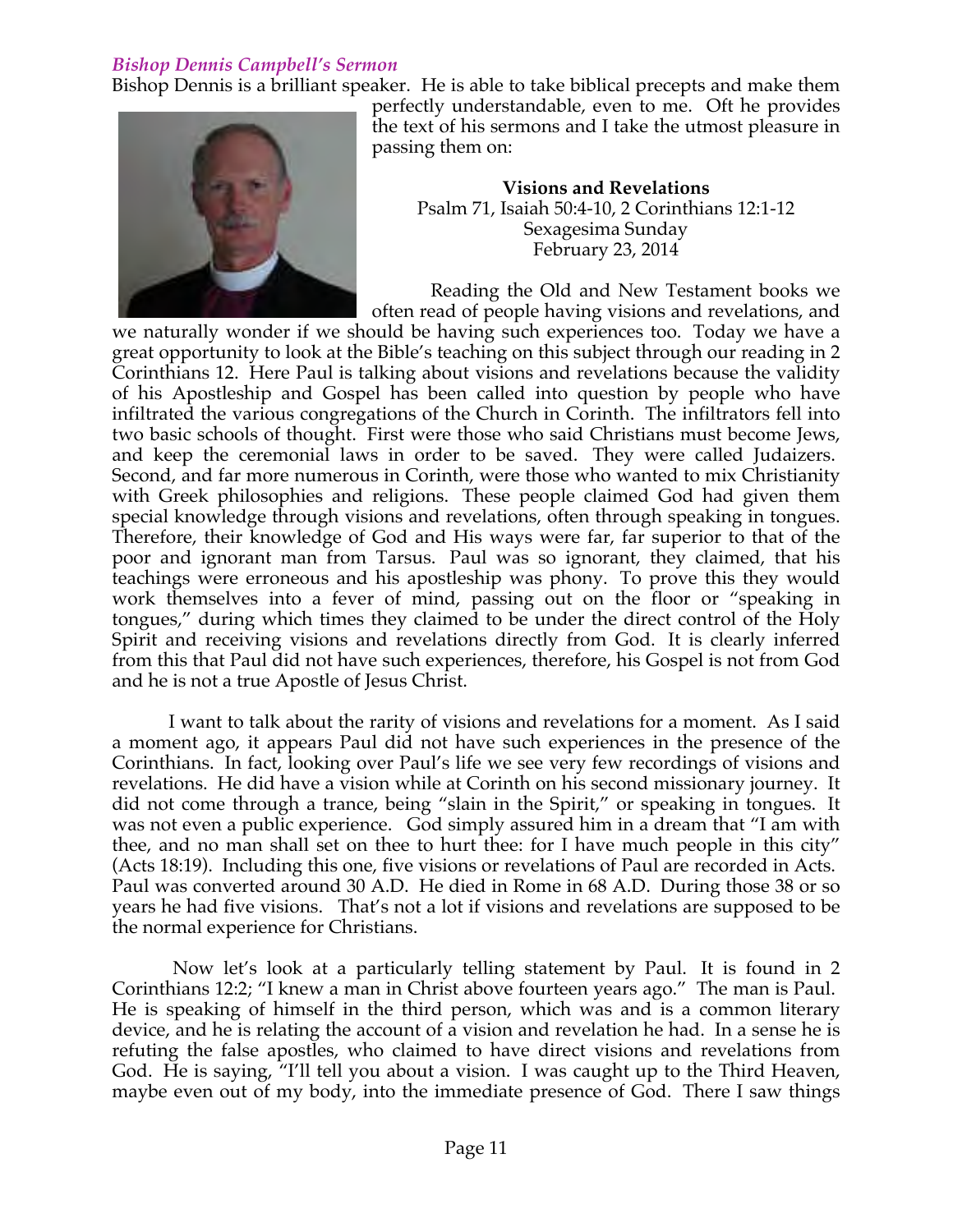that are too complex and wonderful to describe. I saw things so wonderful and complex I am not even allowed to talk about them because no human being, including me, can understand them." That tops the visions of the false apostles. They shake and stutter, but Paul is taken into the presence of God.

Paul's point is that his visions are superior, so his Apostolic credentials are superior. But the point I want to make is the time of this vision. It was "above fourteen years ago." Second Corinthians was written about 57 A.D., so this vision happened about 43 A.D. or earlier. It is significant because Paul does not say he had this revelation this morning and that vision yesterday, and another vision on the day before. He does not say he has visions and revelations all the time. He points to one several years ago. Yes it was an important one, but why didn't he say he has them all the time? Because he didn't. Even Paul did not have visions and revelations frequently. They were so rare they merited being recorded in the book of Acts. They were rare and noteworthy events, even in the lives of the Apostles.

Something else needs to be said here; visions and revelations were more frequent in the first years after Pentecost than they were in later years. Why? The New Testament was being completed, and took their place. Once the faith given to the Apostles was delivered to the Church in Scripture, the need for visions and revelations ended. Instead of giving the faith, clergy were called to teach and explain the faith once given. This is a terribly important distinction. The minister does not give new revelation, he teaches and explains the revelation we already have.

This has an important and practical application to us today. It means God speaks to us through the Bible, not visions and revelations. Do not expect God to do signs and wonders for you in order to show you what to do. Don't be like Doug. Doug was a graduating seminary student who was trying to decide whether God wanted him to accept a call to a certain church. One day in chapel it looked like the sky was trying to decide whether to rain or let the sun shine, and Doug got a brilliant idea. He made a deal with God. He asked God for a sign and said if it rains it is a sign that God doesn't want him to take the call. If the sun continues it is a sign that God does want him to accept it. Latter he told one of his professors about his agreement and the result. His professor said something like, "If you're going to ask for a sign, ask for a good one. Ask God to make the rain fall up, or the sun move backward. Then you will know it's a sign not a coincidence. But Christians don't depend of signs. Christians look into the Bible and see what it says about ministers and churches and serving God together. Search the Scriptures with this church, and make your decision based on Scripture, not weather.

That advice still holds true. Many Christians are looking for signs and visions and revelations, but they ought to be looking into the Bible. Many Christians are looking for experiences to prove God is real and their faith is true, but they ought to be looking into the Bible. Many are looking for feelings to lead them to God and confirm their faith, but they ought to be looking into the Bible. Many people think their relationship with God is based on feelings and religious experiences and signs and visions and revelations, but they ought to be basing it on the Bible. And, just for a reminder, our relationship with Christ is not accomplished through visions, revelations, feelings, or experiences. Our relationship with Christ is accomplished through our old friends, the means of grace. Prayer, the Church, public worship, baptism, Holy Communion, faith, and the reading, hearing, and preaching of Scripture, these are the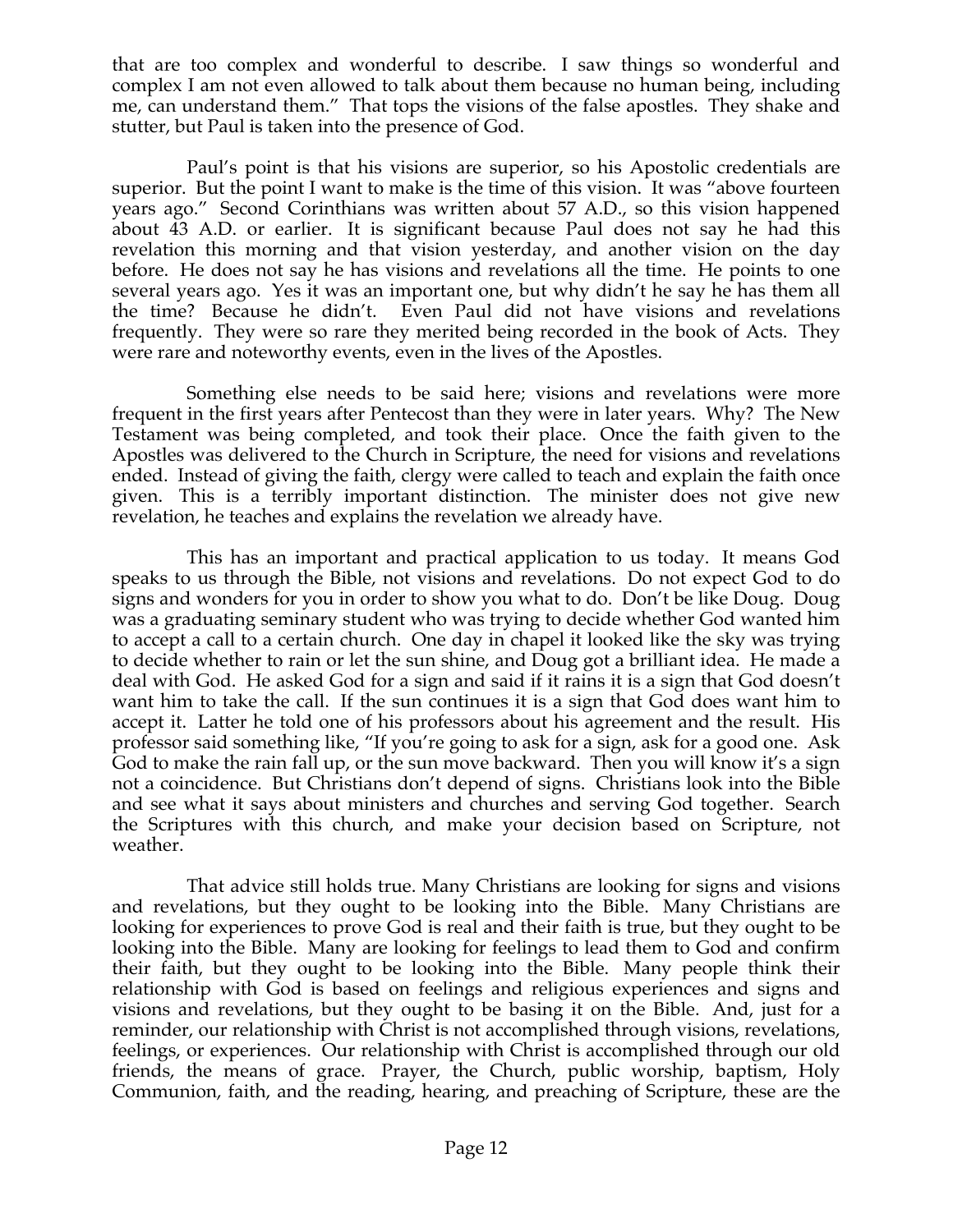means of our relationship with Christ. One of the worst of all heresies is a practical, rather than theological error. It is the error that attempts to turn following Christ into an experience rather than faith. It is the error that says the Bible and the means of grace are not enough for me. I have to feel it to believe it. It have to feel it to continue to believe and to know Christ is with me. But God didn't tell Paul he would have a feeling or experiences. He told Paul, "My grace is sufficient for thee." Let it be sufficient for you.

+Dennis Campbell

--

Bishop, Anglican Orthodox Church Diocese of Virginia Rector, Holy Trinity Anglican Orthodox Church Powhatan, Virginia www.HolyTrinityAnglicanOrthodoxChurch.org www.lifeinthescriptures.blogspot.com

# *Rev Bryan Dabney of Saint John's Sunday Sermon*

We are fortunate to have Bryan's Sunday Sermon. If you want people to come to The Truth, you have to speak the truth, expouse the truth and live the truth. This is really a good piece and I commend it to your careful reading.

## **Sexagesima Sunday**

When one considers the Parable of the Sower as found in St. Luke 8:4-15 (also see St. Matthew 13:3-9,18-23), one cannot help but see

four types of people described therein. Only one type is fruitful while the others are not. And being fruitful is what a true follower of Christ will be in his service. In our examination of the particulars of this parable let us, first of all, consider the sower himself. That person is our Lord Jesus Christ through his initiation of the gospel. He gave such to the disciples who in turn communicated it to others. Those who received it, in turn, preached and taught the gospel of truth unto this day under the rubric of the Great Commission. The seed is the word of God. As the sower sows the seed it falls into different ground which are the hearts of men.

In the first instance, the seed fell by the wayside and was quickly taken away by the fowls. As our Lord explained, the hearts of the people by the wayside are those who hear the word of God and do not understand it. At that moment, the devil comes and takes away the word of God from their hearts so that they will not believe and be saved. As St. Paul said in I Corinthians 2:14, But the natural man receiveth not the things of the Spirit of God: for they are foolishness unto him: neither can he know them, because they are spiritually discerned. And so, apart from the influence of the Holy Ghost, no person possesses the capacity to fully comprehend the meaning of God's word written. Thus, those by the wayside encompass the atheist, the agnostic and the inconsiderate of God.

The seed sown in the stony places refers to those who at first receive the word, but did not continue in it. They may have initially joined a church after having been exposed to the gospel; nevertheless, when persecutions, and tribulations appear, they will depart because they are not firmly rooted in the faith. Sadly, many Christians fall under this description. They are "so-to-speak Christians," "convenient Christians," or "Christiansin-name-only." They like the world, and are ashamed of the gospel when it conflicts with their secular positions. They bear no fruit because they have no grounding in the word. And without that firm foundation in the truth of God's word written, they are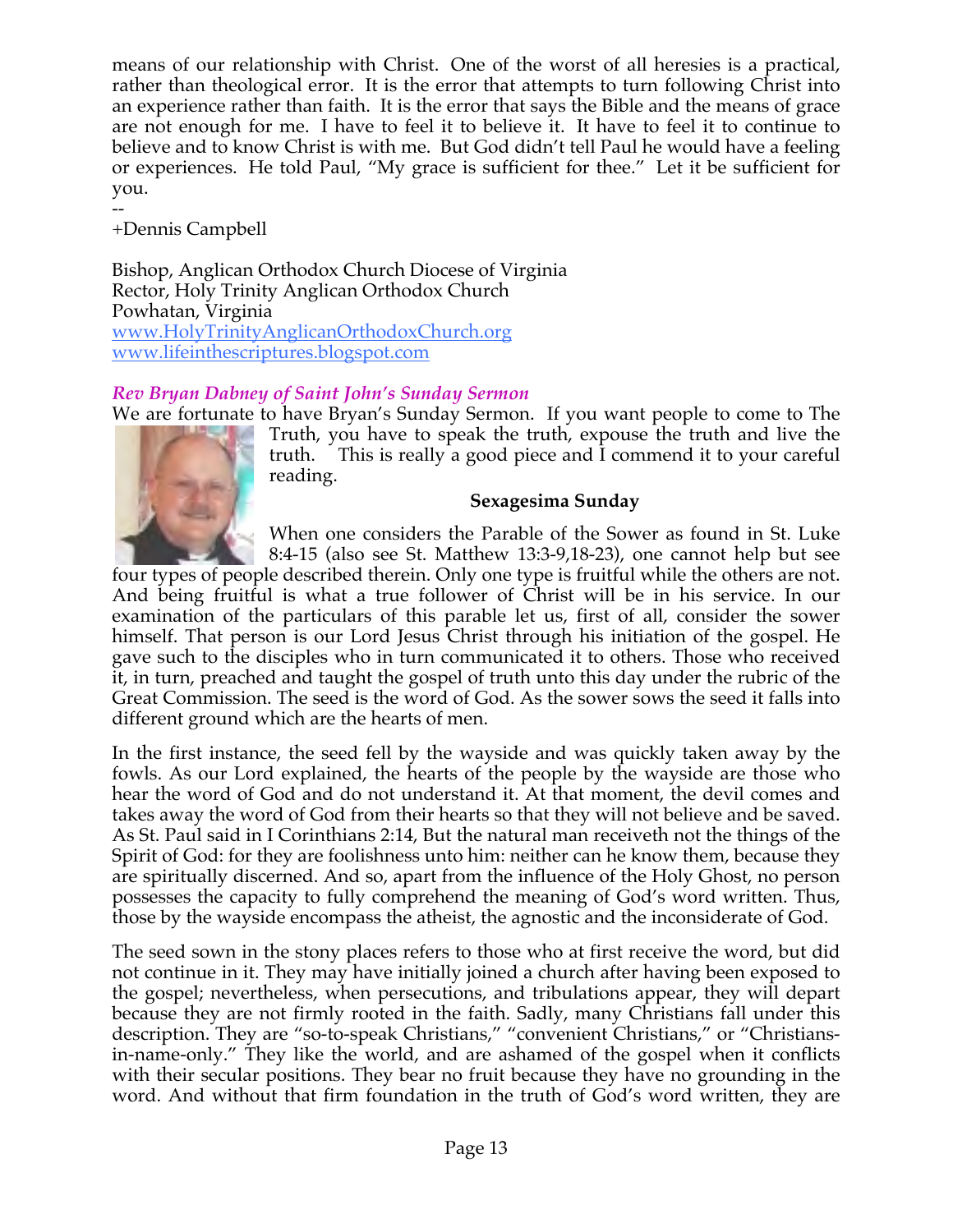swept away by every wind of doctrine, by the sleight of men and the cunning craftiness of our adversary the devil (Ephesians 4:14).

The third type of soil into which the seed of the word is sown is thorny ground. While the word is received in the hearts of such persons, and may even grow for a time; nevertheless, on account of the weeds and thorns which surround them, they are incapable of bearing fruit. Our Lord spoke of such persons as being consumed with the cares of this world and the deceitfulness of riches which choke the word... They languish in their tepid faith never producing any fruit. St. Paul warned the Philippian church (3:18-19) about such persons when he wrote, For many walk of whom I have told you often and now tell you even weeping, that they are the enemies of the cross of Christ: whose end is destruction, whose God is their belly and whose glory is in their shame, who mind earthly things. And our Lord said in St. Matthew 6:24, Ye cannot serve God and mammon. St. Paul noted in first epistle to St. Timothy (6:9-10) that, ...they that will be rich fall into temptation and a snare, and into many foolish and hurtful lusts, which drown men in destruction and perdition. For the love of money is the root of all evil: which while some coveted after, they have erred from the faith, and pierced themselves through with many sorrows. The weeds and thorns do not yield any edible product; but they deprive the wheat plants near them of the nutrients they might use to be productive. They are like the scribes and Pharisees of our Lord's day who, shut up the kingdom of heaven against men... neither go [they in and] neither [do they] suffer... them that are entering to go in (St. Matthew 23:13). They are thus obstructionists. They divert the would-be Christian from his duties via those things that will sap his strength and hinder his understanding of God's word.

The fourth and final type of soil into which the gospel of truth is sown is that good ground wherein the word of God is received and then bears fruit, some an hundredfold, some sixty, some thirty. These are the folks who heareth the word and understandeth it. Per our Lord's explanation of this parable, we have confirmation of the message: many are called but few are chosen (St. Matthew 20:16). Let that sink in for a moment. Only a fourth of the ground seeded was considered sufficient to bear fruit. So only those who receive the word of God, and possess a heart committed to God, can do the works of God. Charles H. Spurgeon once noted that, "If your life is unholy your heart is unchanged, and if your heart is unchanged you are an unsaved person. If the Saviour has not sanctified you, renewed you, given you a hatred of sin and a love of holiness, he has done nothing in you of a saving character. The grace which does not make a man better than others is a worthless counterfeit. Christ saves his people, not in their sins, but from their sins."

Bearing fruit is then the mark of distinction between the good ground of a heart for God and that of the poor ground where he is denied, doubted or disregarded. And bearing fruit is our reasonable service to Christ. The cliche of "What would Jesus do?" is a common tee shirt slogan of our day amongst many Christians. But such ought to be replaced with a more appropriate biblical slogan: "What should we be doing on behalf of Jesus?" Asking what our Lord would do in any current situation does not properly put the focus on what we ought to be doing in his service. Our Lord has already finished his great work of salvation, now it is our time to labor. The question should be directed to those who are expected to work. The only thing remaining for him to complete is the day of redemption for the regenerate and the day of judgment for the unregenerate. There is an old hymn written by Anna Coghill in 1860 entitled Work of the Night is Coming which sums up our duty as fruitful Christians: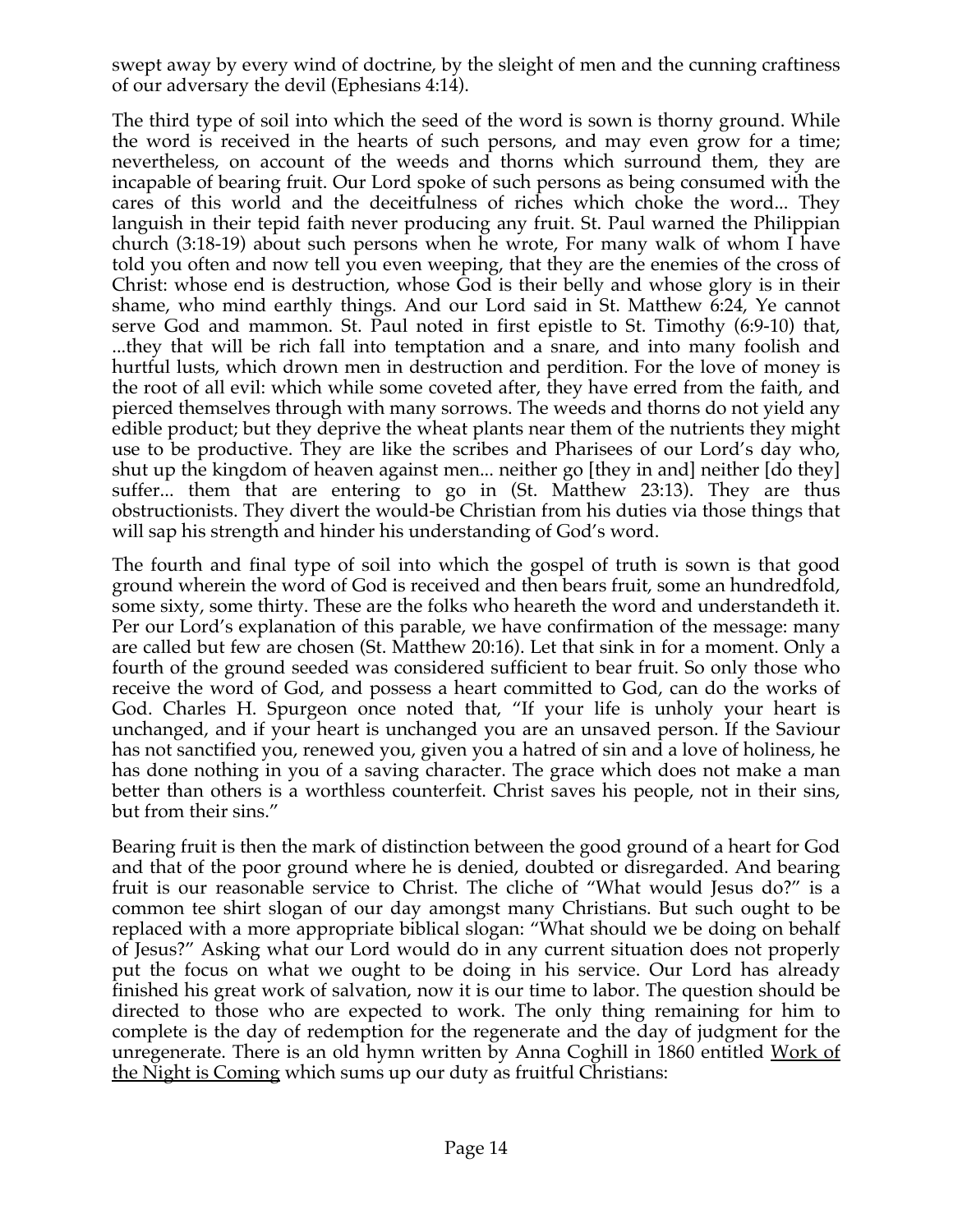Work for the night is coming, work through the morning hours, work while the dew is sparkling, work mid springing flowers; work while the day grows brighter, under the glowing sun; work for the night is coming, when man's work is done.

Work for the night is coming, work through the sunny noon; fill brightest hours with labor, rest comes sure and soon; give every flying minute something to keep in store, work for the night is coming, when man works no more.

Work for the night is coming, under the sunset skies; while their bright tints are glowing, work for daylight flies; work till the last beam fadeth, fadeth to shine no more; work while the night is darkening, when man's work is o'er.

So let us then prove our worth by bearing fruit in our Lord's service; for in so doing, we establish firmly the reality of our salvation in his saving blood. The Godhead has sown the seed of his word into our hearts, so let us then go forth and witness to others through our lives lived in his service, as well as through our words spoken on his behalf to others.

Let us pray,

 **GRACIOUS** God, who hast given us thy gift of faith; make of us workers who need not be ashamed to stand in your presence at the last and give an account of our lives in service to thee; for this we ask in the name of him who sowed the seed of thy word into our hearts, even Jesus Christ our Lord. *Amen*. **O**

Have a blessed week, Bryan+

# *After Church Hospitality*

Sadly, no after church snacks. The same story every week, is it not? The fact is that we are supposed to be on a low carb diet and there really aren't any low carb snacks that appeal to us. So, with no fatted dog nut in sight, we were out of luck! Please someone, between now and next Sunday invent some no-carb dog nuts.

After church goodies providers as currently signed up:

| Date         | <b>Name</b>                                  |
|--------------|----------------------------------------------|
| 2 March 2014 | <b>Opportunity Available - Quinquagesima</b> |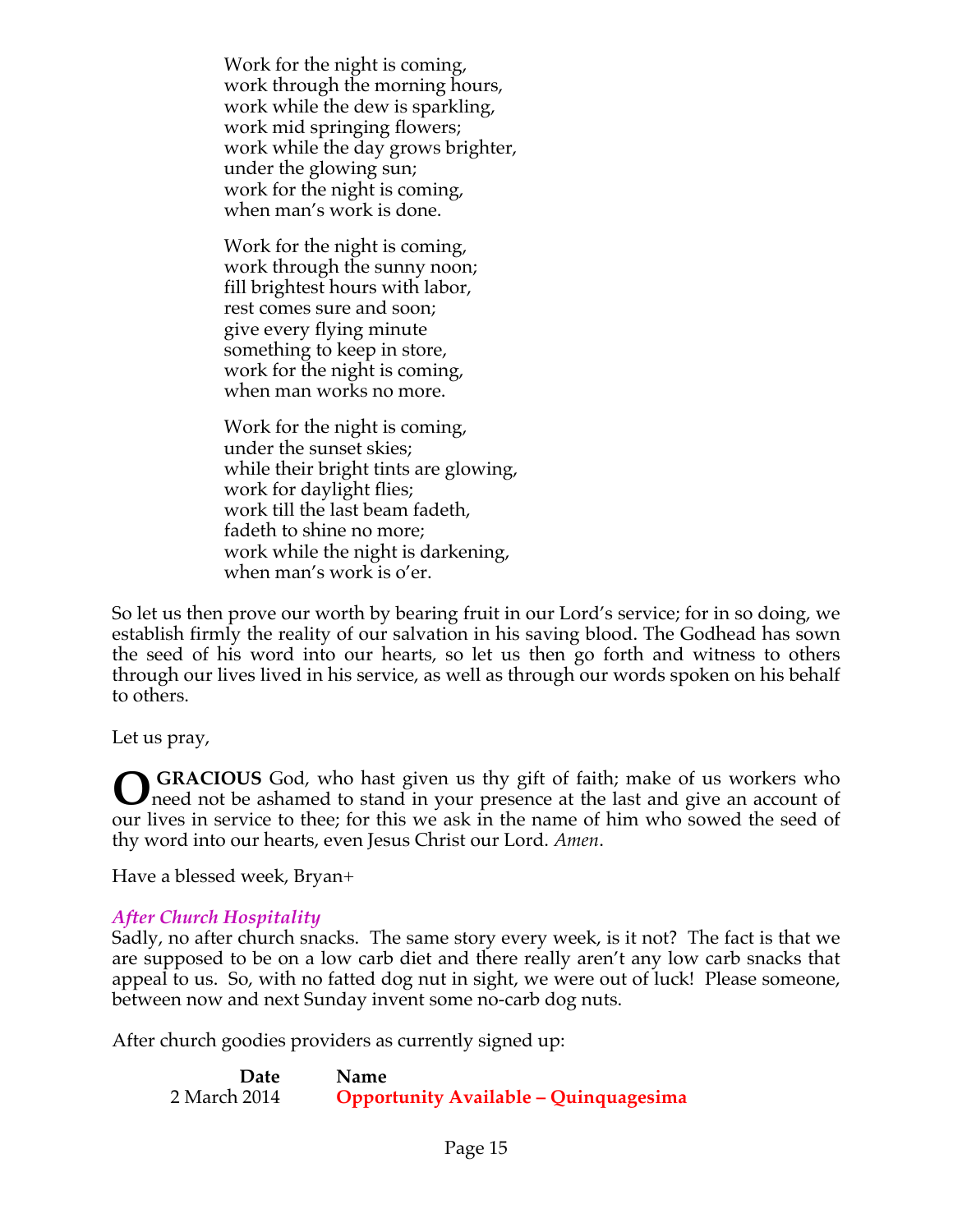# *People in our Prayers* - http://faithfulcenturionprayerteam.blogspot.com/

## **Why? Prayer is an extremely important activity.**

It is not that God knows not our needs, for He surely does. Yet, Jesus commanded us to ask God for those same needs. In addition to the obvious of asking God for help, offering thanksgiving and the like, prayer helps us focus our thoughts on how we might do God's work.

The Prayer Team of the Church of the Faithful Centurion was established to help our members and fellow Christians pray for those in need and to give thanks as well for the blessings we have been granted.

#### **Who can be on the list? Do I have to be a member of the Church of the Faithful Centurion to be prayed for?**

No! The only qualification to be on the list is that you want our prayer team to pray for you. We are Christians and are happy to pray for you, no matter who you are. If you want help from God, you are our kind of people.

#### **What is the commitment from the prayer team?**

Each member of the team will pray for the desired outcome at last once per day.

#### **How do I get myself or someone else on the prayer list?**

You can email one of the prayer team leaders: Jack - jack@faithfulcenturion.org or Dru dru@ faithfulcenturion.org, or call the church office at (619) 659-3608 or fill out a prayer card at church.

#### **What should I ask for?**

Depends on what you want. Some people merely want God to be asked to heal their ills and be mentioned by their first name, others want a specific outcome and / or have more of their personal information known to the team. Ask for what you want. It is your desire and need for prayer the team is attempting to meet. For typical examples, see the list below.

## **Updating the Team**

If you are on our prayer list, or if you have submitted a person that you have asked us to pray for, please update one of the team members or Hap in person, by telephone or email. It helps to be able to pray specifically for these individuals including their specific needs; plus if they get better, it is nice to give thanks!

Please note that on the yellow (maybe green or orange if you get an old one) cards at church, you can ask that those to be prayed for have their names disseminated to the prayer team. Those names will be said in church and appear here. Or, you can ask that their names and purpose be kept confidential, then only Hap will know to pray for them.

#### *Prayer List Notice – If you have someone on the prayer list and their needs have changed, please let us know. We'd like to update our prayers to reflect the need and most important to give thanks!*

## *Travel*

No known travel this week.

## *Birthday*

*Dru Arnold* celebrated her 59<sup>th</sup> Birthday on 2 February 2014. For the record, she did not see her shadow, thus we are faced with six more weeks of winter.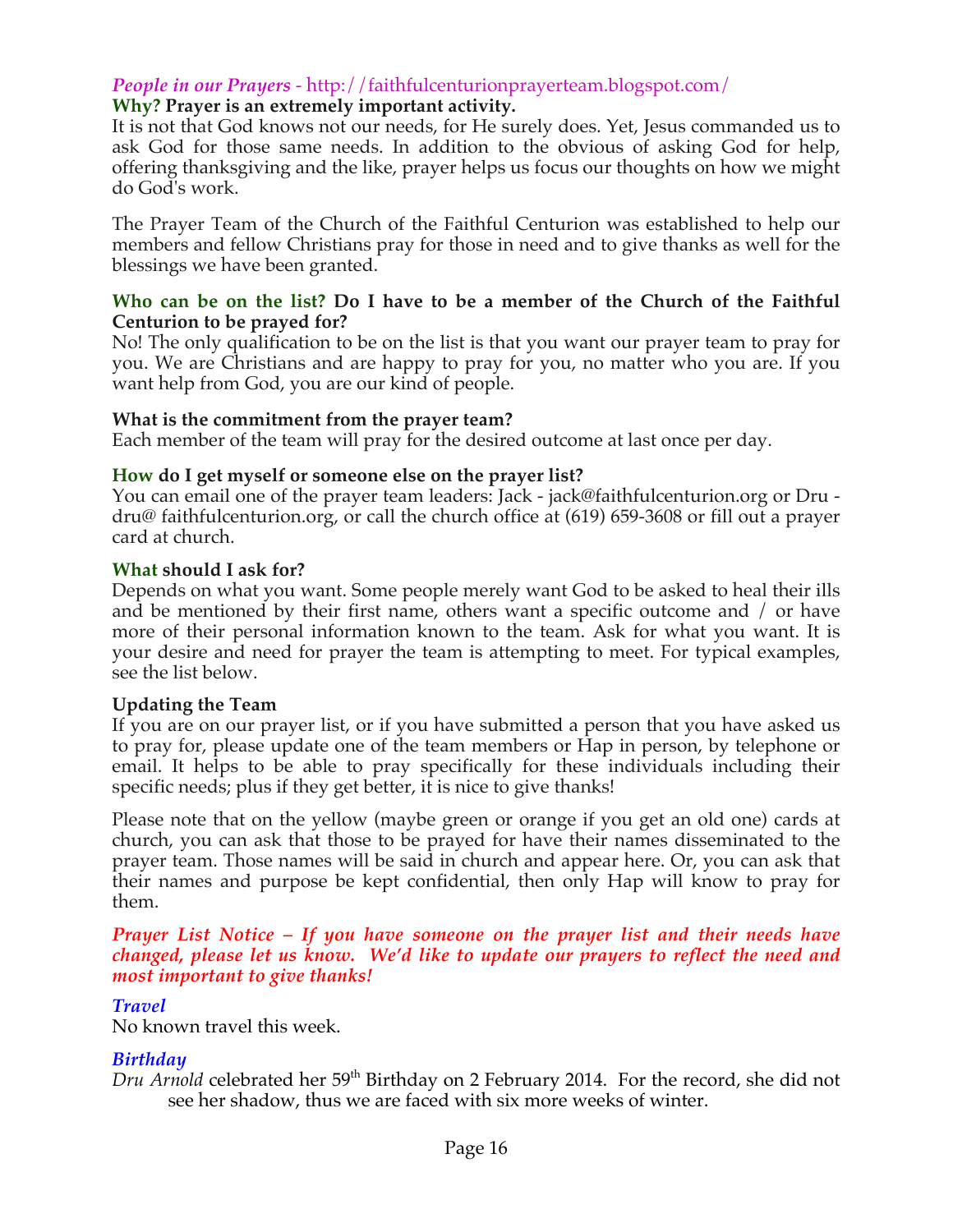## *Anniversary*

*Hap and Dru ARnold* celebrated their 27<sup>th</sup> Anniversary on 21 February 2014.

# *Move*

*The Thomas Family* is now in Okinawa for a second short tour. Please pray for this new assignment to go well for Kurt and for Mary and the kids to make new friends. In particular pray that Kristyna and Mitchell will develop good friends and schoolmates there so as to further their development as both Christians and citizens. Give thanks the safe move and ask for continued good developments.

# *Departed*

*Rev. Younis Gill* passed away on 19 February 2014. Please give thanks for his time here on earth and pray for comfort for those who remain behind, in particular his family*.* 

# *Nearing the end of their time here on earth*

- *Alan* is a victim of metastasized colon cancer already destroying his liver. His youngest sister has put aside her hard-earned career to care for her brother in these days on earth. Please pray for him as he prepares to go home to be with his family who have gone before him. Please pray for comfort, understanding, strength and guidance for Alan and his family who will of necessity remain behind.
- *Paul* has dementia and does not remember to eat. He has been in the hospital the last few days and will return to the Nursing Home today. Pray he will eat and that his family will be together in one accord as they take care of him. He is being moved from one hospital to a larger one this morning because of blood issues.
- *Saundra* is in ICU with congestive heart failure after a heart operation. She is aged and frail. Saundra is near the end of her time here on earth. Please pray for comfort, understanding, strength and guidance for Saundra and her family who will of necessity remain behind. Pray for the love of God to stay foremost in their hearts.
- *Polly* is in hospice care with dementia and spinal stenosis. Please pray for her as she prepares to go home to be with her family who have gone before her. Pray for the faith of her family to build and the transition to be good.

# *Homebound or Infirm*

- *Marian* has moved to a nursing home in Fresno where her niece Cathy can keep an eye on her and visit more often. She is weak and tires easily. Marian seems to not be interested in this world. Cathy would like her to stay with us and enjoy here time here on earth. Pray that the Holy Ghost might be able to enter into Marian's heart and bring light to her; pray also she might gain strength. Pray that Cathy might be given inspiration on how to help and the strength to do so.
- *Joan* has had serious medical problems that have kept her confined. On 26 September 2013, she took a fall and fall and after test and time in the hospital she does not have any broken bones. Please pray that in the weeks ahead her health will remain stable.
- *Lou* has aspiration pneumonia. Please pray for the infection to be knocked down and for her continued recovery.
- *Frank* has been coping with various ailments from older age. He is in his 90s and it has been a difficult year. Pray he will find comfort in God, that those who provide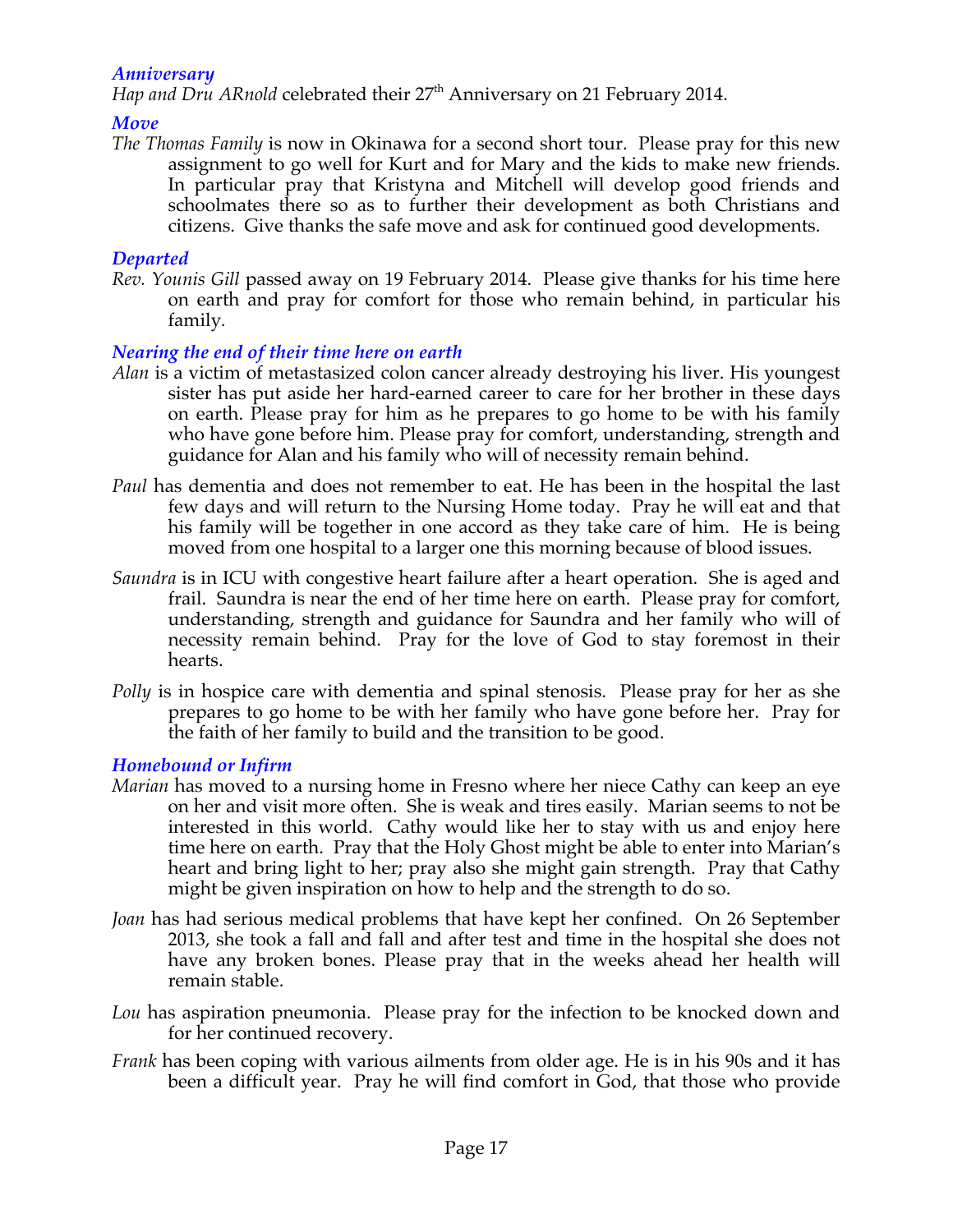care to him will pay attention to him, do their best and give him the love we all desire. Pray that the coming year will provide relief to him.

*Norma, Sara's mother* is in a state of deteriorating health, both physically and mentally, with both dementia and Alzheimer's. She is slowly drifting away, though she still recognizes Sara and prayer gives her a sense of peace. Please pray for both Sara and her mother to put their cares and worries on God's shoulders so they can deal with the many problems involved.

# *In need of a miracle or understanding of God's Plan*

- *Ronnie* has kidney cancer that has spread and the surgeons are very concerned. Please pray the medical team to formulate a successful treatment plan and for a miraculous remission; that Ronnie's remaining time here on earth might be good. Help Ronnie and family put their trust in the Lord and let Him carry their worry.
- *Levi* was cancer free for 4 years and just discovered he has kidney cancer. Levi has a great deal of faith and said whether he is healed or God takes him home he will be fine. Please pray for the medical team to pay attention and to their best and for a good outcome. Pray also that Levi and family will be able to put their worry on God's shoulders. In particular, please pray for pain relief; Levi is 22 years old.
- *Ray Daley* is a member of the Royal Canadian Legion and served his country during the Korean War era. Ray is taking chemotherapy treatments for cancer. Meanwhile his son Trevor is in the hospital in a coma and seems to have lost the will to live. As volunteer chaplain, I have been asked to visit this family and offer prayers and encouragement. Thanks for your prayers in advance*.*
- *Pat* has been under treatment for colon cancer for sometime. He has had major complications the last few days and your prayers will be appreciated by family and friends.
- *Sasha* a young lady with a husband and two children had diagnosed with breast cancer whose cells have spread. They are now in the bone marrow, without a miracle from God she will be leaving soon. Right now she is in the hospital. Her spirit is still strong and asks you continue to keep her in your prayers. Please pray for a miraculous remission; that her remaining time here on earth might be good. Help Sasha and her family, particularly her husband, put their trust in the Lord and let Him carry their worry. Sasha is grateful for all who pray for her and asks you continue to pray for her remaining time here on earth.
- *Dorothy* had pneumonia, on checking her lungs they found tumors which permeated the lung area. Further investigation found a primary site in the colon, with the lung being secondary. It would appear there is no viable treatment at this time. Please pray for a miraculous remission; that her remaining time here on earth might be good. Help Dorothy and her family put their trust in the Lord and let Him carry their worry.
- *Scott,* one of our Lord's ministers who collapsed a week ago and is in the ICU of a Medical Center since he had a pulmonary embolism, with a concurrent infection of several bacterial agents. He has stopped breathing on several occasions, and may have undergone brain damage. He currently is on DNR. Please pray for recovery so that he will continue to do his Lord's calling*.*

*Becky* has fourth stage metastasized lung cancer and is not doing well with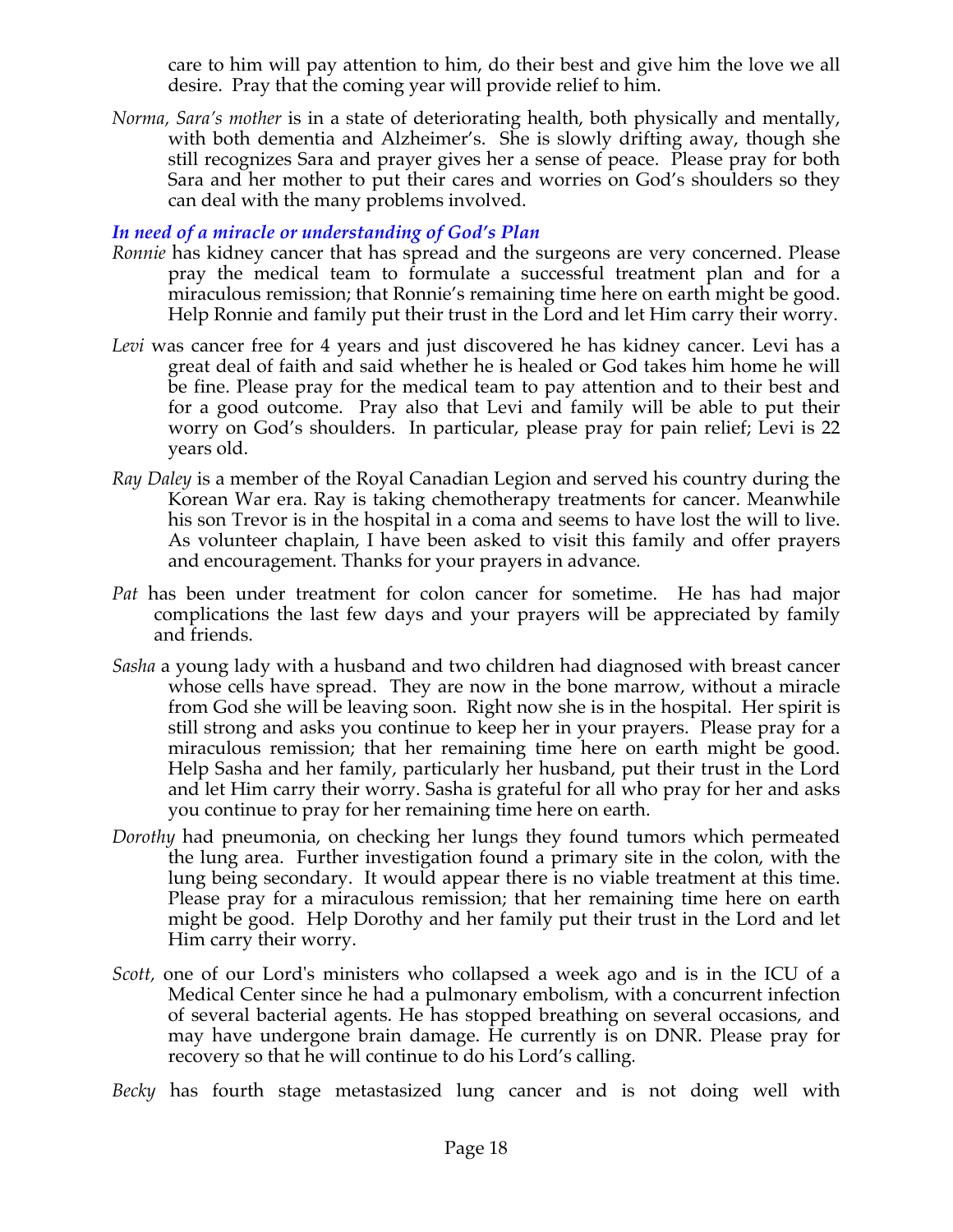chemotherapy treatments. Please pray for Becky and her husband as they are together during this difficult time in their lives.

*Larry Howes* suffered a fairly severe stroke. 4 December 2012, doctors replaced a valve in a shunt that had been put in about two weeks before, and Larry responded very well. He was able to go home.

Pray also for confidence in our Lord for Larry and his family. Larry needs a miracle, pray for one. Please.

- *Colleen* has been battling pancreatic cancer over the last year and it has now spread to one of her lungs. Please keep her and her family in your prayers.
- *Christine* has cancer of the colon, which spread to her liver; she is receiving chemotherapy and is having difficulty eating. Please pray for the medical team treating her to pay attention and do their very best; pray also for confidence in our Lord for Christine and her family.
- *Todd* and *Kenny* have both been fighting osteocarcinoma for over five years and have been told their time here on earth is nearing its end, absent a miracle from God. Both are ready to go home and leave the pain, but would like to stay. Please pray for them and their families.

## *Surgery*

- *Melody Summers* of Gold Creek, Montana has been diagnosed with a brain tumor. She is a very special person in the Gregr family's lives. Please pray for the surgical team to pay attention and to their best and for a good outcome. Pray also Melody and her family will be able to put their worry on God's shoulders. Pray for a special miracle for her and her family.
- *Mario* has early-diagnosed prostate cancer and will have surgery this week. Let us offering thanks for this early diagnosis. Please pray for the surgical team to pay attention and to their best and for a good outcome. Pray also Mario and his family will be able to put their worry on God's shoulders.
- *Priscilla* was released from the hospital and is now walking and without pain. She is waiting for doctors to come from the USA and will then have an operation. Pricilla and her family thank you for your prayers. Please pray for the surgical team to pay attention and to their best and for a good outcome. Pray also Priscilla and her family will be able to put their worry on God's shoulders.
- *Dustin* who was injured in a work accident when stainless steel sheet metal fell on his right hand. His thumb was severely injured as some of the bones were crushed. Dustin will have surgery on Thursday 22 August 2013, to reconstruct and reset his thumb. They do not expect him to lose his thumb. Please pray for the surgical team to pay attention and to their best and for a good outcome. Pray also that Dustin and family will be able to put their worry on God's shoulders.
- *Dave Pressey*, a bishop with the Anglican Episcopal Church, one of our close fellow jurisdictions, had cataract surgery; his retina tore and he had emergency surgery on Memorial Day. He still has only very blurred in his eye and has headaches. Please pray for healing for his retina and for peace of mind for Dave and his family.
- *Eddie* has upcoming bladder surgery. Please pray for the surgical team to pay attention and to their best and for a good outcome. Pray also that Eddie and family will be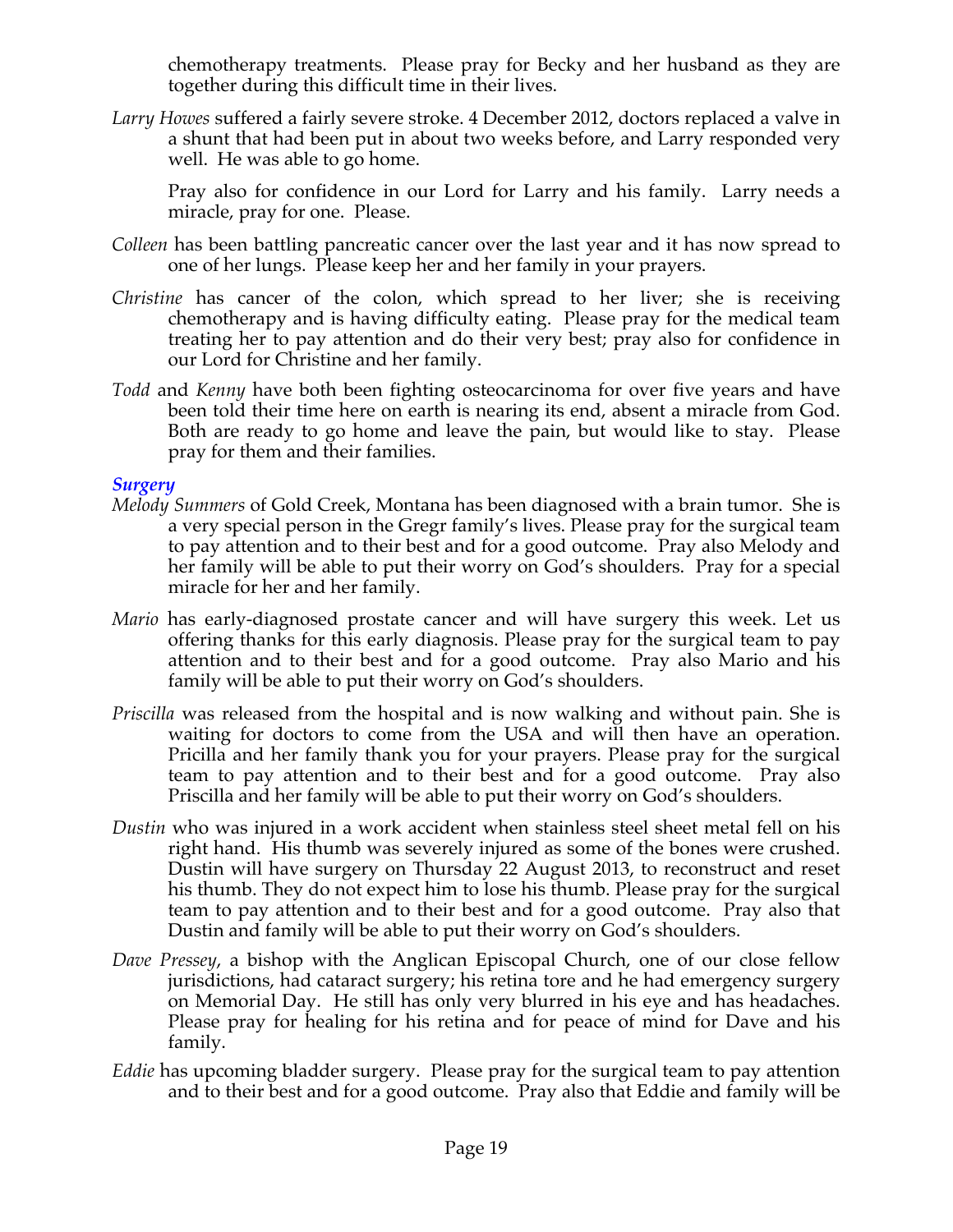able to put their worry on God's shoulders.

# *Testing and Treatment*

- *Nathan* thought he was having a heart attack a week ago and the doctor has now told him he has a tumor near his heart. Pray for strength, courage and understanding for Nathan and his family; as well as for God's guidance for the medical people treating him that they might find the best course of treatment.
- *Joe* has had a preliminary ALS diagnosis. Pray the final diagnosis will something that will allow him to continue taking care of his devoted young family. Pray for strength, courage and understanding for Joe and his family; as well as for God's guidance for the medical people treating him that they might find the best course of treatment.
- *Mark* had swelling and fluid buildup in his lungs. It appears things may be getting under control. He needs to use a Bi-Pap mask to breathe until his lungs clear and he hates it. Pray that he will be able to adapt so his lungs can clear. Please pray for peace of mind and trust in the Lord for Mark, as well as for his family, and for God's guidance for the medical people treating him that they might find the best course of treatment.
- *Preston* is reacting poorly to recent neck surgery and now has problems with his liver count; Physicians feel that dialysis will help. There may be a blockage in the bowel and an operation might be necessary. Please pray for the medical team to pay attention and to their best to determine how to help Preston and for a good outcome. Pray also that Preston and family will be able to put their worry on God's shoulders while Preston does his best to facilitate a return to good health.
- *Marianne* is hospitalized with a perforated colon. Please pray for peace of mind and trust in the Lord for Marianne, as well as for her family, and for God's guidance for the medical people treating her that they might find the best course of treatment.
- *Erica* has a non-malignant Brain Tumor. The tumor is growing and she is scheduled for an operation in January. Please keep her and her family in your prayers.
- *Penny's Mom is having an MRI on 18 November 2013, to explore a knot in her upper leg* that appeared after a procedure last week. An MRI gives her stress and claustrophobia and your prayers will be appreciated.
- *Brenda* is in the hospital because of bleeding on her brain. Please pray for peace of mind and trust in the Lord for Brenda, as well as for her family, and for God's guidance for the medical people treating her that they might find the best course of treatment.
- *Traci* underwent her one year endoscopy on Friday 15 November 2013. Tracy did well on 18 November 2013, with second endoscopy. Both biopsies the doctors feel will be alright. One more to go next week is a mammogram. She and her family will appreciate it if you will continue her in prayer.
- *Mackenzie* is a young girl with leukemia. Please pray for peace of mind and trust in the Lord for Mackenzie, as well as for her family, and for God's guidance for the medical people treating her that they might find the best course of treatment.
- *Anita* was operated on for an Adenoid Cystic Carcinoma tumors and has been in remission for sometime. After a biopsy of her left lung, three nodules were located in one lung and two in the other. She and her husband are traveling a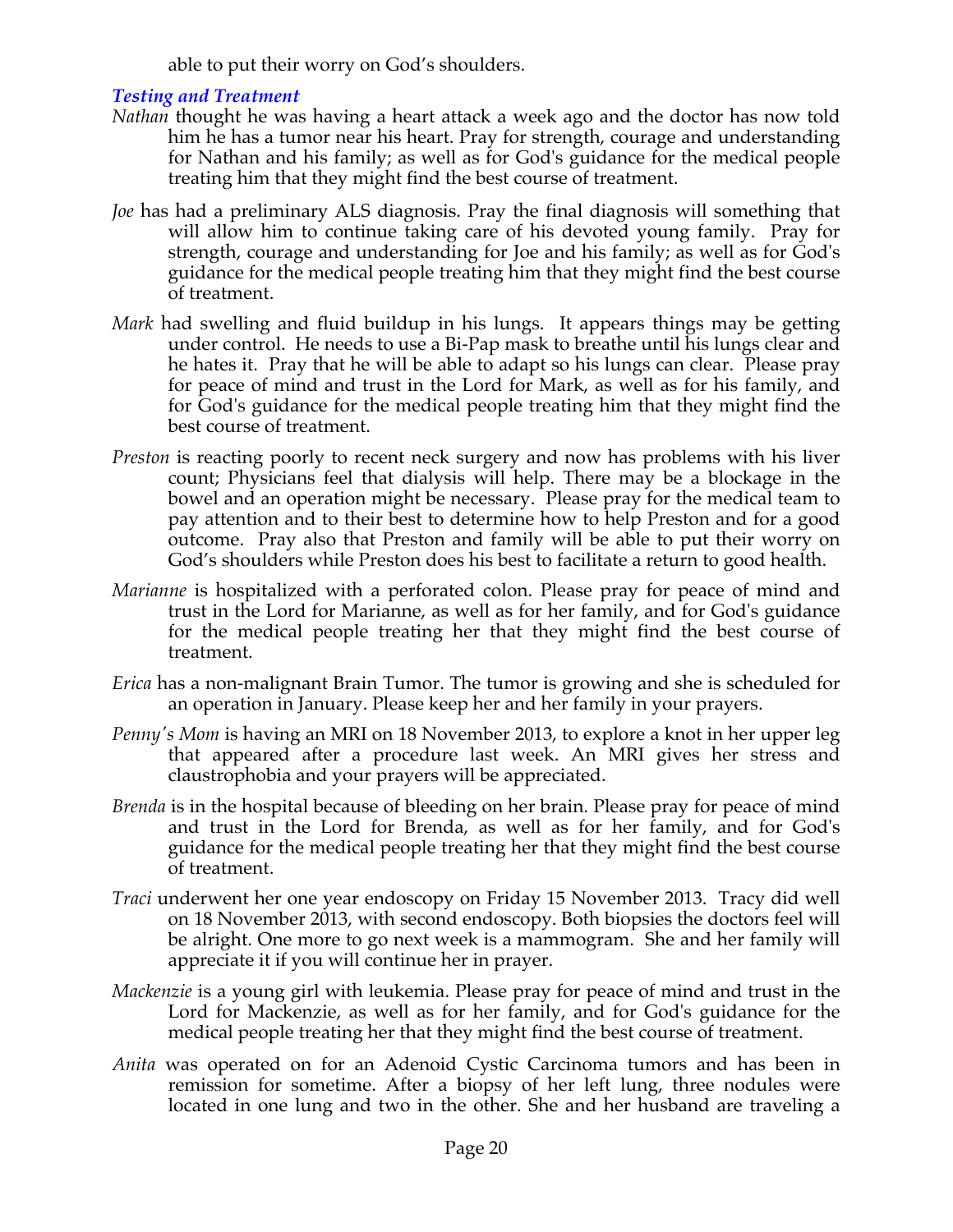long distance on 25 September 2013, with hopes of being admitted to a research study at a major hospital for Genome Mapping of Adenoid Cystic Carcinoma. Furthermore, Anita is scheduled for surgery on 30 September 2013. Please keep Anita and her family in prayer as they travel tomorrow and the week ahead.

- *Mack* has had diabetes most of his adult life. Circulation in his legs is very bad and doctors are considering amputation. Please pray his medication will help and he will not face amputation. Please pray for peace of mind and trust in the Lord for Mack and for God's guidance for the medical people treating him that they might find the best course of treatment.
- *Michael* has been diagnosed with lung cancer recently after making it through gastro intestinal cancer last year. Please pray for peace of mind and trust in the Lord for Michael and his wife Gayle; as well as for God's guidance for the medical people treating him that they might find the best course of treatment.
- *Ken Strauch* has been tired and is anemic, he had a colonoscopy which found a pair of polyps which were removed and are being tested. Just for good measure they found he has a hiatal hernia with ulcers, basically part of his stomach is pushed up into his esophagus and is bleeding from there. Sounds there may be surgery involved. Please pray for peace of mind and trust in the Lord for Ken and for God's guidance for the medical people treating him that they might find the best course of treatment.
- *Adriano* is in the hospital due to high sugar and high blood pressure. He is very weak and will appreciate your prayers.
- *Heather* recently found out she has cancer. Please pray for peace of mind for her and for the medical team treating her will be guided to the right solution.
- *Jim* has had an aneurism and blood clots. Pray that healing will come.
- *Laurie* has been ill for two years and was admitted to the Emergency Room the night of 23 July 2013, for dehydration. She received a CAT scan, which turned up a spot on her lung. Laurie is an oncology nurse and fears the worst. She has had numerous tests and the Physicians think it would be too risky to operate. Some other problems have been discovered and it is hopeful that new medicine will give her healing. Please continue Laurie in Prayer. Please pray for peace of mind for Laurie and for God's guidance for the medical people treating her that they might find out the source of the problem and best course of treatment
- *Mark Wilson* was hospitalized with stomach problems. They turned out to be a set of very bad ulcers, for which he is grateful as they are eminently treatable. He is out of the hospital and recovering. Please give thanks for the good result and pray he will be able to follow the medical advice.
- *Georgia* has liver and pancreatic cancer. The doctors are evaluating whether to do surgery and how to tackle the disease. Georgia is a faithful Christian and she will appreciate your prayers. Pray for God's guidance for the medical people treating her that they might find out the source of the problem and best course of treatment. Pray also for peace of mind and trust in God for Georgia and her family.
- *Lana's* doctor found something on her lymph nodes and ovaries. Pray for God's guidance for the medical people treating her that they might find out the source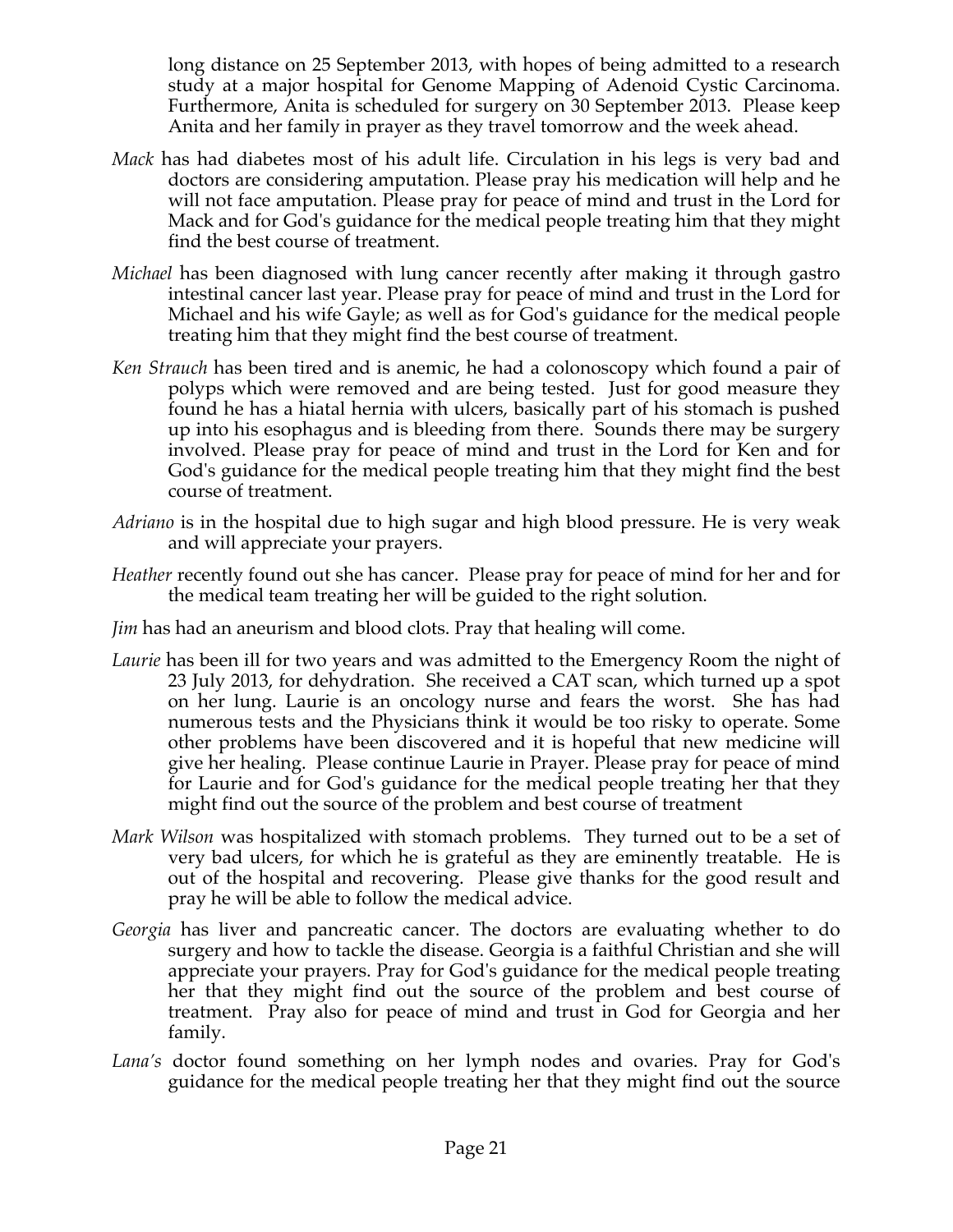of the problem and best course of treatment. Pray also for peace of mind and trust in God for Lana and her family.

*Sarah* wife of Rev Geordie (AOC – UK) has been treating for ovarian cancer. The chemotherapy drugs she had been taking did not seem to be reducing the cancer cells the way it was hoped. She is in to a second round now which has been successful at lowering the cancer count. Sarah has a great attitude, but there are bad days from the chemotherapy side effects that take a lot to get through. Sarah and Geordie both trust all will work out in the end and ask God's help for the interim. They ask He guide them and the medical team treating Sarah and that the team pay attention and do their very best. Pray for strength and tolerance of the chemotherapy for Sarah. They both ask you pray they will be able to let God carry all their worry.

#### *Healing*

- *Brian* finished the chemotherapy and final radiation treatment for his upper lung and bronchial area cancer. A biopsy and CAT Scan the week of 9 September 2013, turned out to be a re-occurrence of the cancer in a slightly different location. He cannot have any more radiation, but completed a course of a different chemotherapy, one week on, three weeks off and repeat for several months. Just after that course of treatment, he developed an abdominal pain, the potential source of which concerned him, but a CT Scan on 22 January 2014, showed the cancer virtually gone, although there is fluid buildup. After the fluid draining, he felt much better. Testing found cancer cells in the fluid, so back to a new course of chemotherapy, Tuesdays, three weeks on, one week off. Brian asks we pray for strength to undergo the new process. He is weak and tired; his spirit remains high. Please also pray Brian will rest and not over extend himself. Please pray for peace of mind and trust in God for Brian and his wonderful wife Mel, so he can rest and gain strength; pray for the medical team treating him to continue to pay close attention and do their very best; pray also he can quit smoking NOW.
- *Lucius Dabney* (father of Rev Bryan Dabney) was in the hospital last week and is now at home recovering from an infection. Please pray for a complete healing of the infection and return to health.
- *Barbara Apple* fell the week of 11 January 2014, in her home, breaking her right humerus (the large upper arm bone) in a spiral fracture, which cannot be set. Movement is very painful and due to a total lack of energy, she is more or less bedridden. Healing is going well at this point, but there is still some to go. Please pray for Barbara to put her trust in the Lord, look to Him for strength and for her to gain energy so she does not lose the mobility she has; pray for a full and rapid recovery. Please pray also for her husband Bob who is taking care of her that he might be comforted and strengthened in this time of stress.
- *Mary Thornell* had surgery on 30 October 2013, at the Riverside Community Hospital to remove a huge mass along with about ½ her colon and part of her lower bowel. Mary starts chemotherapy this week and it will go for six months, every other week. Pray for strength and guidance for Mary as she works hard at recovery. Pray for peace of mind for Mary and her husband Jim, as well as daughter Janice and son Jimmy, she begins her recovery. Please pray also for a full and rapid recovery.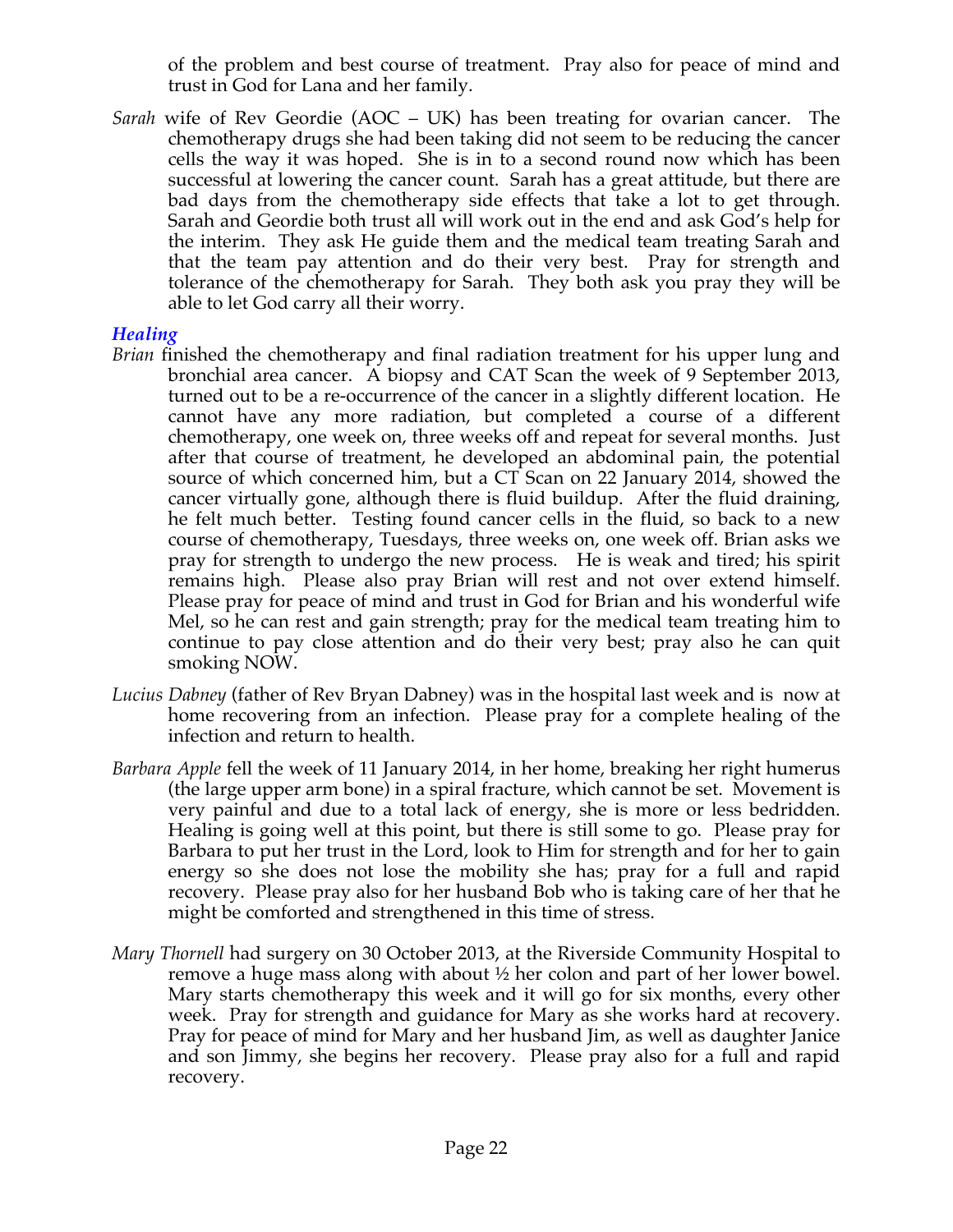- *Gladys* has breast cancer and has had a lumpectomy. She needs to take a year off of her work to have chemo treatments.
- *Luis Martinez* had a heart attack on 1 November 2013. It appears there may be valve or blockage issues, so they ask that you pray for guidance for the medical team treating him. Please pray for proper treatment, full recovery and peace of mind for Luis, as well as for trust in the Lord for him and his wife Selma, and the rest of the family.
- *Alwin Jack* has had a stroke and recently has had a relapse. Please pray for those who treat Alwin that they might chose the best possible treatment and pray for peace of mind for Alwin during the recovery phase.
- *Jere Wolf*, Melanie Zimmer's dad had bacterial pneumonia, which him to go into congestive heart failure. An echocardiogram indicates his aortic valve is narrowed and needs replaced as they say a 1mm narrowing is cause for replacement and he is at 8mm and if it does not get replaced (in California) the vicious cycle of congestive heart failure (CHF) will repeat itself. The doctor also said that the CHF could have made it look as though he had a heart attack, but they think he just went into CHF. His heart function is at 30% down 10% from a few months back. An ultrasound of his remaining kidney shows a cyst. The greatest news is that all the doctors agree that he can fly home, as at first they were saying we would need to drive back and with the stops needed to prevent blood clots it would have taken at least 6 days so the news is good. Thanks again for sharing your prayers with us.
- *Sylvia Lee,* Sandra Lee's mother, had been suffering from undiagnosed kidney failure; doctors finally figured out what the problem was and offered her "hospice care", a second opinion suggested dialysis. She is now on dialysis. Please pray for strength and vitality to return to her and for peace of mind for Sylvia and her family, as well as their continued faith and in God as the Great Physician. They pray for help to listen to God's voice and guidance through this journey together.
- *Carolyn* has Multiple Sclerosis with complications. Pray Carolyn and her children will be close to our Lord Jesus Christ as they and family members help to ease the problems.
- *Jeong* was in an auto accident and sustained a serious back injury. Please pray for a full and rapid recovery.
- *Dale* was hospitalized Sunday 25 August 2013, after a heart attack. Please pray for guidance for the medical team treating him and for peace of mind for Dale and his family.
- *Gil Garcia* developed a bed sore which precludes sitting and is now confined to his bed. Gil has very smooth and delicate skin, please pray for a rapid healing of the sore so he can get out of bed and move around in his chair. Gil spent almost a year in the hospital the last time this happened. His faith and his attitude are almost beyond belief, he is an example to us all. But, we pray this time he will heal quickly. Pray also for his lovely wife Mary who takes care of him. Pray for both of them also for strength to deal with the loss of their son Bernie.
- *Bill* had malignant growth removed from a lip last month and seems to be experiencing a re-growth of the cancer. He asks your prayer for the medical team treating him and for peace of mind for himself.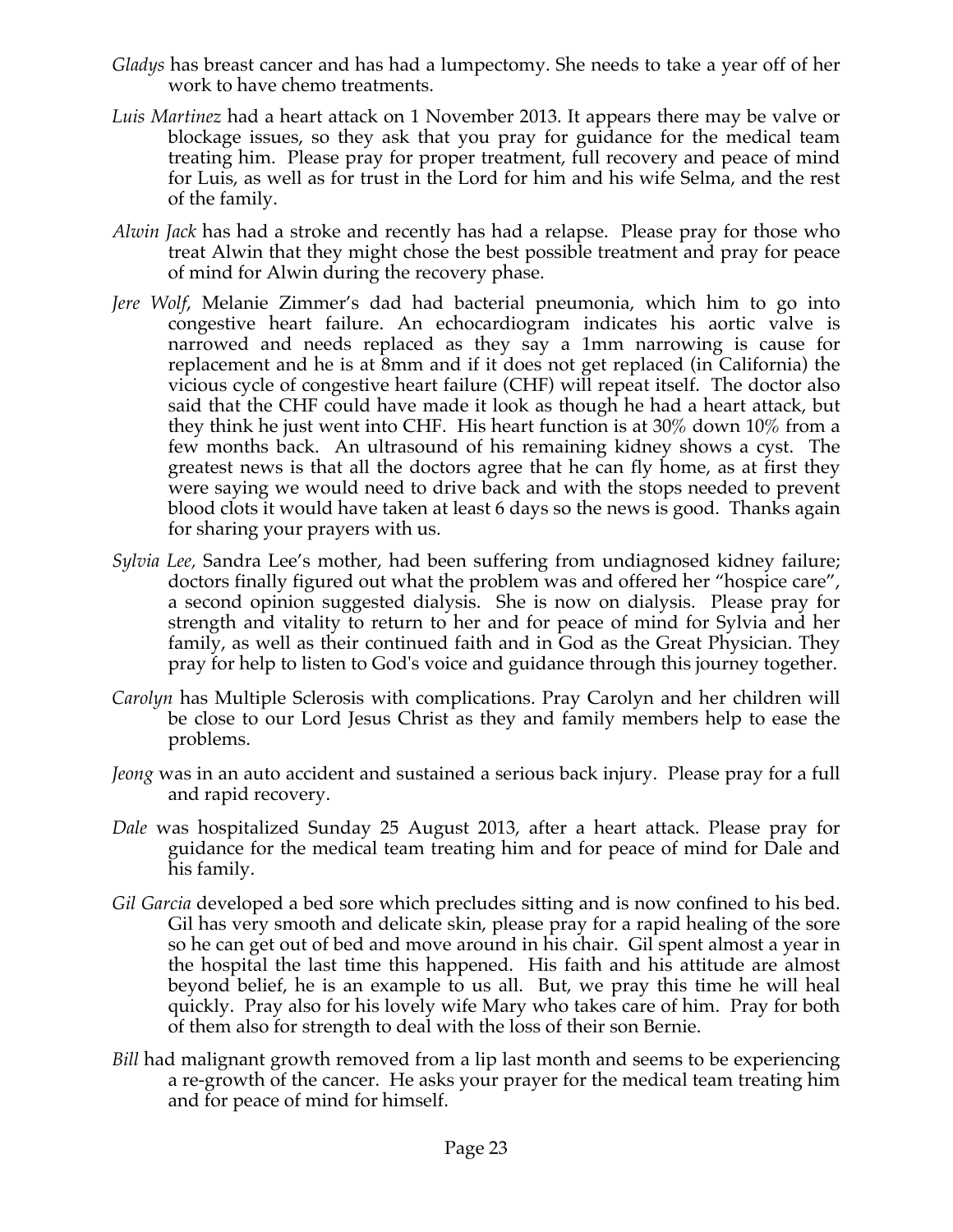*Sarah* was in remission but it has appeared again and she will begin chemo again..

- *Hank* has osteoporosis, which has caused him a great deal of pain and inconvenience in the past few years. Pray for his healing and that his medical bills will be met.
- *Evelyn is* an elderly woman who has had problems with her eyes and is now blind. It appears some sight will return shortly, pray for that to happen!
- *Joanne* has begun kidney dialysis as a result of kidney failure due to extensive chemotherapy. Additionally she cares for an adopted drug addicted baby who is now nine years old. Please pray for her to keep her faith, to let the Lord carry her worry and concern and to give her strength. Pray also for those treating her that they might pay attention and do their best.
- *Mr. N. Anand* is in the hospital and is seriously ill. He is being encouraged to pray for repentance of his sins and to depend upon our dependable God for a cure and recovery of his health. Pray that he will be a strong witness for Christ.
- *Jacob* has been going through some dental procedures and has some pain and aggravation with the numbness. Please pray for comfort and strength for him, as well as for guidance for the medical team treating him that they might pay attention and do their best.
- *Jean* fell and broke her ankle in three places. She will be in the hospital for rehabilitation for the next 6 weeks. Please pray for comfort and strength for her, as well as for guidance for the medical team treating her that they might pay attention and do their best.
- *Bud and his wife* for their continued welfare and enthusiasm. Bud has been advised of an aneurism in his heart of a size not mandating immediate surgery. This comes at a time when he has sole care of his wife who recently broke two vertebrae and thereafter sustained pneumonia.
- *Virginia* has Sinus and Allergy problems giving her severe problems. Pray that the Doctor will discover why it continues and find a cure.
- *Steve Thornell* had a brain aneurysm, which was found before it burst. He is home from the hospital and working hard on recovery. He lacks energy from seven days in the hospital. His doctor told him he has to make serious life changes. One of the two main arteries in the back of the head is now completely closed. He must take blood thinners, he has thick blood and recent chemotherapy made it worse. Steve has always operated at 110 percent, he needs help to slow down. Please pray for trust in the Lord and a full and rapid recovery. Pray for peace of mind for Steve and his family.
- *Arlen* is receiving treatment for lung cancer and recently experienced a ruptured colon during treatment. She is alone in Oregon but does have a friend who has traveled a great distance to be at her side. Please pray for guidance for the medical team treating her and for strength and trust for Arlen.
- *Oscar* discovered some time ago he had blood clots in his leg and lung. He has been treated for them and has not been cured. He now will be facing surgery. Please keep him in your prayers.
- *Angela* had an ischemic stroke (clot). Please pray for guidance for the medical team treating her and for strength and trust for Angela. Please pray also that she and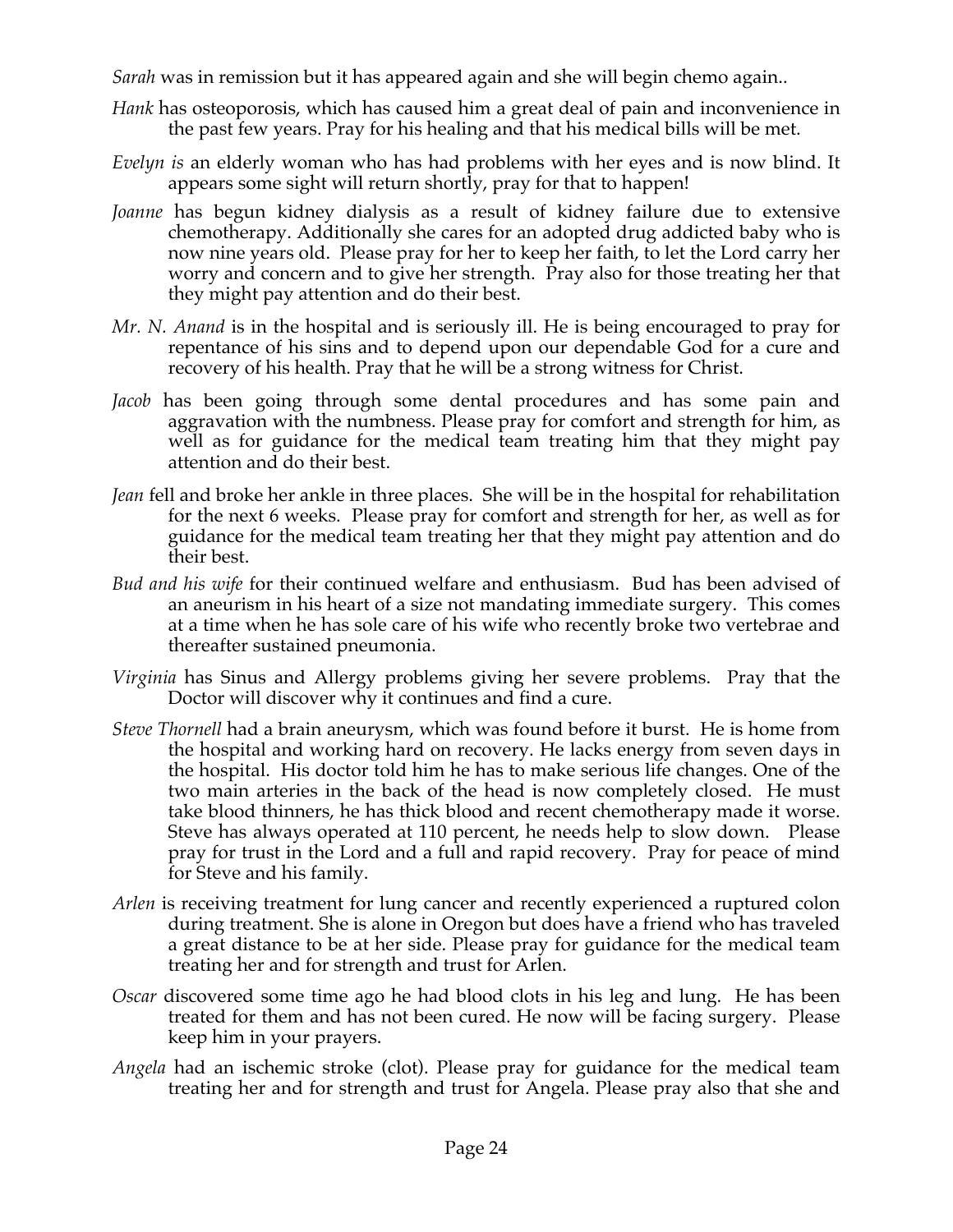her family might put their worries on our Lord's back so she can work hard towards recovery.

- *Nora* had a stroke mid February 2013. Please pray for guidance for the medical team treating her and for strength and trust for Nora. Please pray also that she and her family might put their worries on our Lord's back so she can work hard towards recovery.
- *Linda* has been hospitalized for several days with a gastrointestinal problem. Please pray for guidance for the medical team treating her and for strength and trust for Linda.
- *Dester* is suffering from unknown skin and diseases. Please guide the medical team treating him to find out what the problem is and cure it. Pray also for Dester to trust in the Lord.
- *Lee* has Arterial Fibrillation; the medical people are not sure how to help her. Please pray for guidance for the team treating her and for Lee and her family to make the right decisions regarding treatment..
- *Nell* recently adopted two children and has just been diagnosed with multiple myeloma.
- *Sarah* is recovering from a stroke, but fell and broke bones. Please pray for her peace of mind and rapid and full recovery. Pray for trust in God for her and her family.
- *Mary Lou* has been suffering with seizures. She was in the hospital with a 24 hour monitor and is being sent home from the hospital with two medications and orders to return in 2 months for another MRI to review whatever is going on in her brain. Please pray for guidance for the medical people treating her, as well as peace of mind and trust in God for her and her family.
- *Kathleen* has spent the last two weeks in the hospital. She has been diagnosed with colitis, shingles and possibly colon cancer. Pray she will be comfortable and begin to heal.
- *Rachel* has Mitochondrial Myopathy. This is a hereditary disease of the muscles and they do not have a cure for it. Part of her pain is her family does not believe she is indeed ill, as she appears to be just fine. Please pray her family will learn the truth and be supportive of her; pray also the medical people treating her will find the right measures to minimize the disease. Most particularly pray for Rachel's trust in God.
- *Nicolas* is in the hospital with serious symptoms of a heart disorder. Please pray for peace of mind for him and guidance for the medical team looking for the cause and cure.
- *Mrs. Baek* an elderly women fell and injured her spine. Doctors cannot repair the spinal injury due to her age. She fell again the morning of 12 December 2012, breaking her collar bone which is also untreatable. Mrs. Baek is in severe pain and will appreciate your prayers.
- *Juanita* is a young girl who was in a coma because of a blood disease. She has not come out and is gaining strength. They are awaiting results from blood samples. Her family thanks you for your prayers and asks that you continue.
- *Barbara* had a accident while cooking and the pressure cooker blew up in her face, causing second and third degree burns over her face and upper body. Because of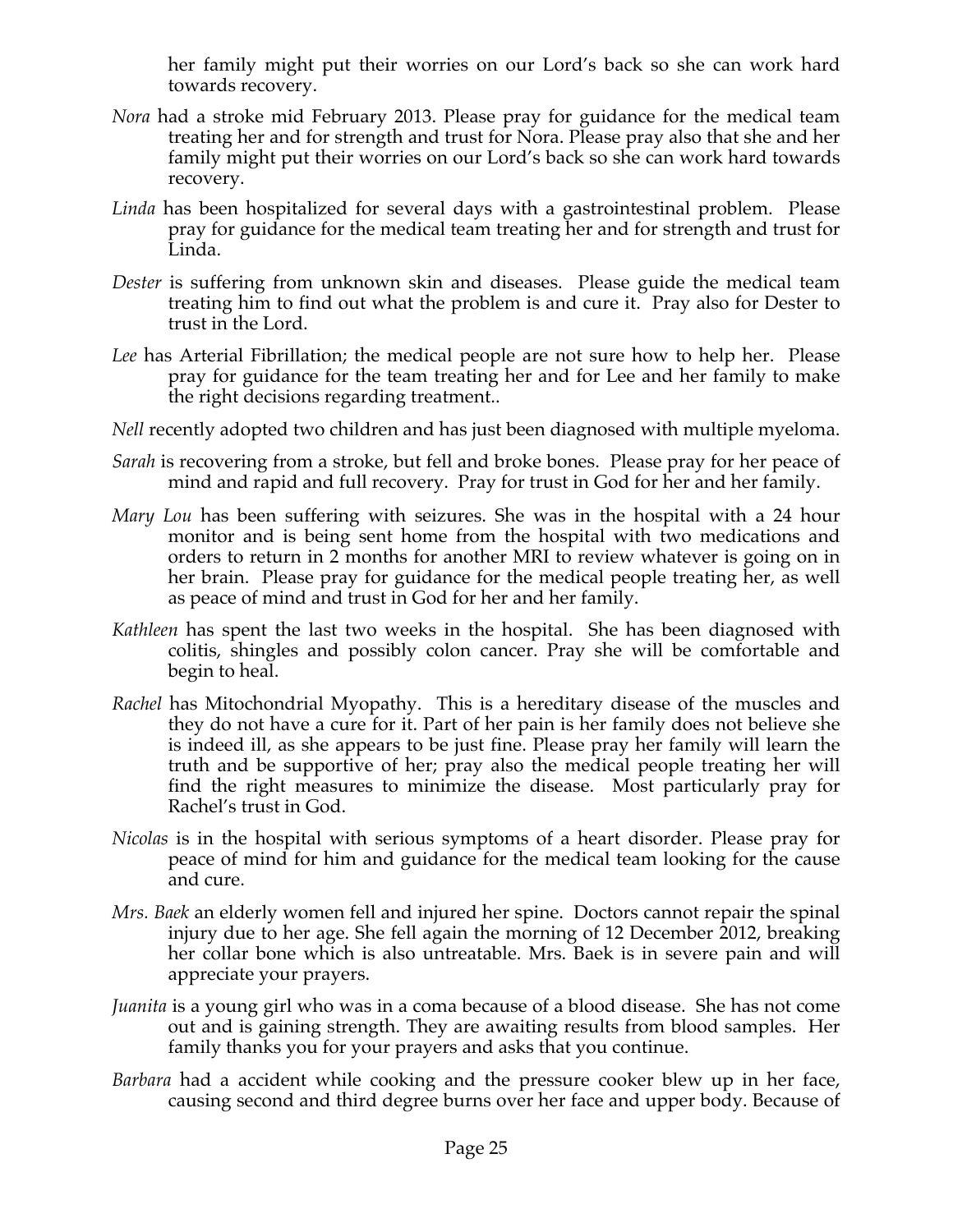this she has incurred kidney problems and may need a transplant.

- *George* had foot surgery. Please give thanks for the surgery and pray for a full and rapid recovery.
- *Nellie* is in the emergency room of a hospital in a great deal of pain. Please pray for peace of mind for her and guidance for the medical team looking for the cause and cure.
- *Lauralee Meade* underwent a lumpectomy on Friday after Thanksgiving. A further anomaly has been discovered and she had additional preventative radiation treatment. Please pray for a complete remission of the cancer. Pray also Lauralee will maintain her great attitude and trust in God.
- *Kevin Gerhart* discovered cancer on his neck. He underwent radiation and chemotherapy. Please pray for the medical team treating Kevin that they might pay attention, do their very best and find the source; that the treatment might be successful and he might live a long and healthy life to His honor and glory. Pray also for trust in God and peace of mind for Kevin, his wife and family.
- *Bill, Sara's husband,* had a third abdominal surgery on 22 November 2011, to remove a tumor. Bill is doing better keeping the doctor's instructions, for which we are all grateful, including taking chemotherapy once a day for two more years. He has radically decreased the consumption of alcohol and eating at least mostly properly. Please pray for help for him to continue do all this. Please pray also that Bill might turn his heart outward to help those around him, as well as live a long and healthy life to the honor and glory of God. Pray also for peace of mind for Bill and his wife Sara.
- *Kay Denton* (Mrs. Kay) has had a chest infection, perhaps viral, but seems to be getting better. She actually sent an iMessage last week, but did not hang around for a response a minute later! Please pray for continued peace of mind for Mrs. Kay and her family. Give thanks for her trust in the Lord and her positive attitude.
- *Matt Alcantara*, age 15, came back with ZERO SCANS again in December 2013! Matt has Osteosarcoma (bone cancer), a very rare and often lethal form of cancer with limited treatment options. This is a disease that is about 90 percent fatal in a couple of years. He has no hip joint on one side, but he walks and swims! Courage? Guts? You bet! Please also give thanks for the great faith of Matt and his entire family. Their faith and trust is a wonderful example for each and every one of us. But, now is not the time to stop praying. Actually, it never is the time to stop praying!
- *Judith Clingwall*, is afflicted with Multiple Sclerosis (MS). She is currently in Laurel Place, an extended care facility in Surrey, British Columbia. Judith's condition has worsened recently. Please pray for her to take an active part in her own life, for her strength, peace of mind, trust in God and remission of the disease so she might return home to her family. Pray also for strength for her husband Martin as he deals with all the problems and stress of Judith's situation.
- *Vince (age 15),* reoccurrence of Osteosarcoma, recent testing found a nickel sized tumor in his lungs. The doctors are consulting with a specialist in Houston. Please pray for guidance for the medical team and for peace of mind for Vince and his family.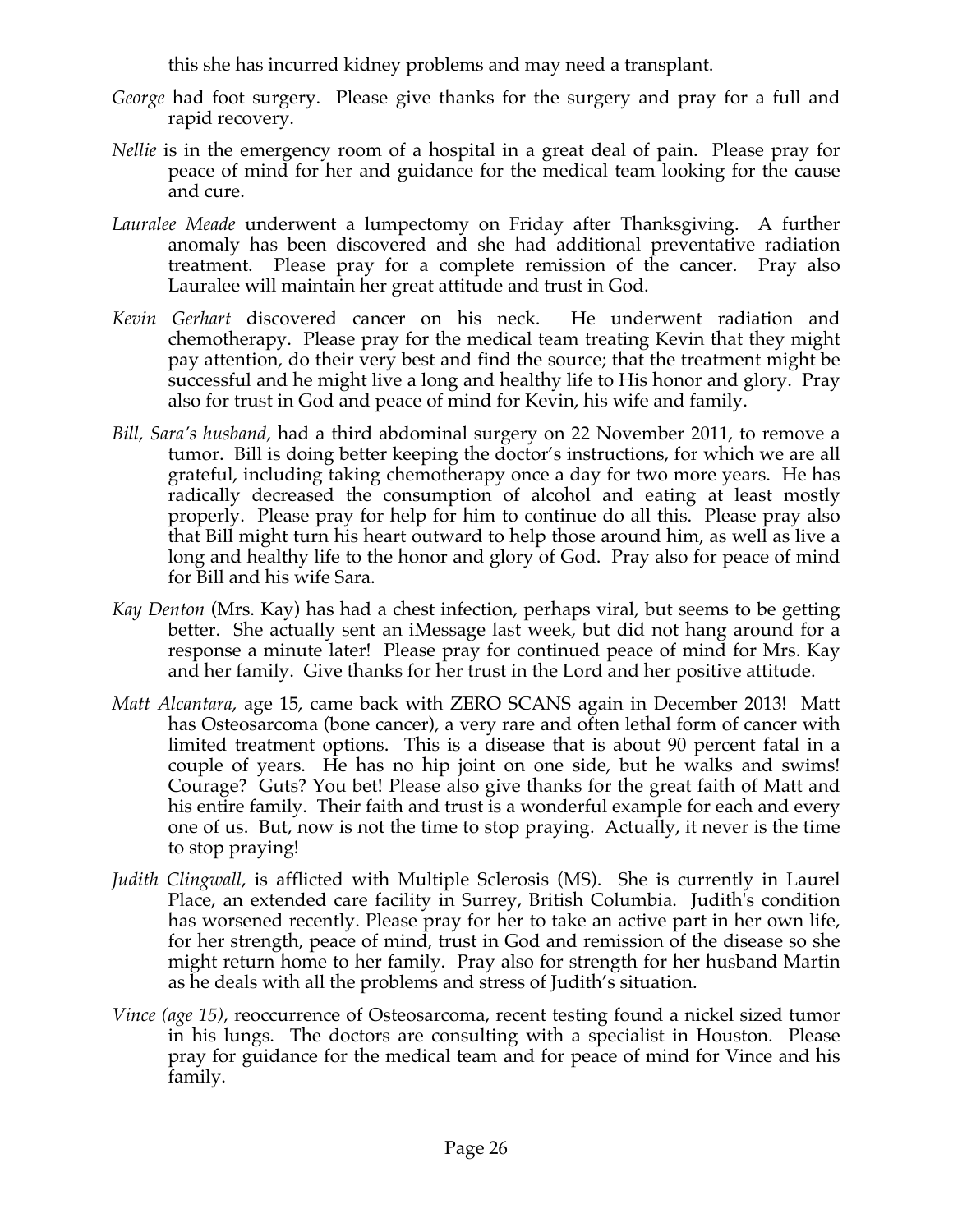# *Thanksgiving and Continued Healing*

- *Elma* is suffering from cancer. She was taken home from the hospital on the advice of her Doctor. We were asked to pray that Elma's remaining time here on earth might be good and that Elma and family might put their trust in the Lord and let Him carry their worry. Since then, Elma's Bishop told us a great Miracle of the Lord is working over Elma. Doctors sent her home to die, but now she seems to be doing all right. On behalf of her, thank you for all of your prayers. Please continue praying for her complete healing.
- *Ian Allen* had back surgery on 5 February 2014, which went very very well. He is home and pain free. There is a recovery process head, but he has his daughter with him for the next week to help with that. Please give thanks for the surgical team paying close attention, doing their very best and for a good outcome. Pray for peace of mind for Ian and his family as healing continues.
- *Erica* had surgery on 7 January 2014, with ten surgeons and a huge surgical team for what is estimated to be a ten hour operation for a non-malignant brain tumor. They got most, but not all of the tumor, things seem good for now. Please give thanks for the surgical team paying close attention, doing their very best and for a good outcome. Pray for peace of mind for Erica's family as healing and treatment continues.
- *Jim Curl* had a stroke November 2013; he has recovered pretty well, but still has memory issues. Jim asks that you give thanks for his great recovery and pray that his memory will continue to improve.
- *Otto* had massive blood clots in both lungs and a smaller one in one of his legs, treatment worked and he is recovering at home, he tires and is still on medication, but able to sleep and be free from hospital routines. His family and friends thank you for your prayers. Please pray for peace of mind and trust in the Lord for Otto, as well as for his family, and for continued recovery.
- Please join together in thanking the Lord for strengthening *Christopher*, a young man with psychological problems who departed meds to a bad effect, for his maintaining healthy discipline the last six months, and join together in praying that he continue to be infused with strength and rationality.
- *Pat* underwent successful major heart surgery on 25 September 2013. Please give thanks for the successful outcome and pray for continued healing and a complete recovery for Pat.
- *Jane*, US Army Korea, had a tumor. She returned to the CONUS, underwent five hours of surgery which went exceedingly well. The tumor came out completely, on the surface it appears non-malignant, testing will be done to confirm. Please give thanks for the surgical team doing a great job and the great result. Pray for a complete recovery for Jane.
- *Dennis* has heart problems; now the medical people treating him discovered a large mass on his liver which turned out to be a cyst, just like Kathy above! Please give thanks for this great development and pray for peace of mind and trust in the Lord for Dennis and for God's guidance for the medical people treating him that the contemplated surgery might go well.
- *Dwight* had major oral surgery, for which he gives thanks. He is recovering slowly and asks your prayers to speed the process.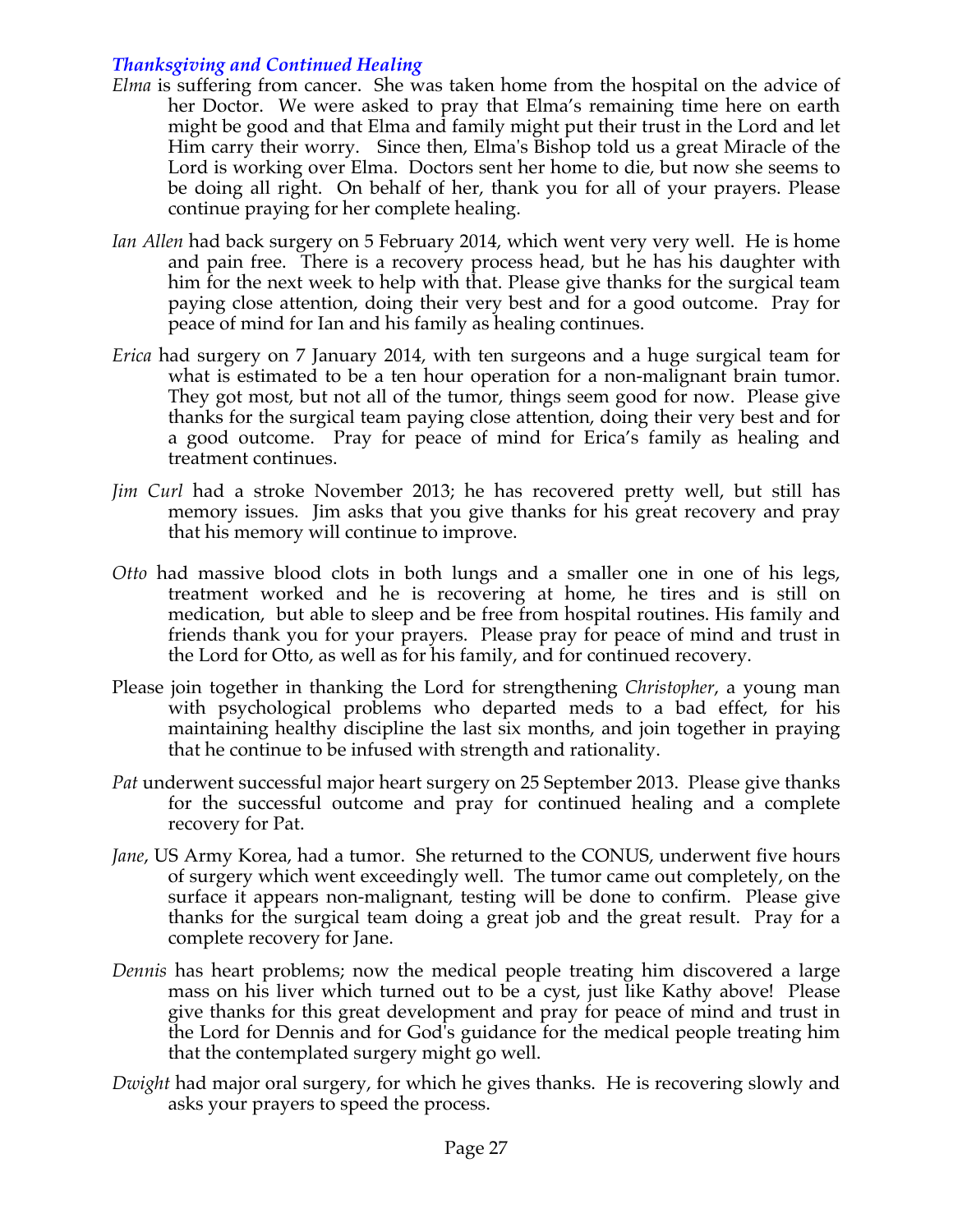- *Joyce* broke her left leg and sprained her right foot in a fall and had surgery the morning of 24 July 2013. She asks you to give thanks for the surgery having gone well and asks you also pray for her continued healing, she will be spending several weeks her right leg in a walking boot and several months with her left leg in a cast.
- *Mike* was very ill in hospital. He is doing much better now and his family asks you to give thanks for the miraculous recovery. Mike is a veteran who has served his country when she called. Please pray he will open his heart to God so He can make Mike's crooked road straight and pull him towards the summit rather than to the pit.
- *James* had surgery the morning of 4 April 2013 at Cancer Treatment Centers of America which appears to have gone well. The pathology report found the high grade carcinoma cancer was confined to the bladder. There was no sign of cancer in surrounding areas, tissues, organs, etc. The Sovereign King of heaven and earth has blessed Jim immensely; he will not have to endure chemo or radiation, he will continue with various tests and see the physicians. Please give thanks for the good result and the work of the surgical team paying attention and doing their very best. Pray for James' continued recovery and for him and his wife Dawn to be able to put their worry and concern on His Back.
- *Jeff* had successful surgery on Monday 4 March 2013, at Vanderbilt Medical Center to remove his esophagus as the doctors felt this is the only remedy for precancerous and cancerous cells in his esophagus and stomach. Please give thanks for the successful surgery and pray that his pain level will go down and he will recover quickly. Pray for Jeff and his family to keep their faith in God and let him carry their worries.
- *Rick* is recovering from hip replacement surgery in the middle of February 2013.
- *Buzz Baron* had C5-6 surgery the morning of 3 March 2013, which went well. Please give thanks for the surgical team paying attention and doing their best and for a good result; pray also for a full and rapid recovery.
- *Karen* had surgery the afternoon of 1 March 2013 to remove a spot on her lung; the surgery went well and the spot was benign. Please give thanks for the great result. Pray also for continued trust in God and peace of mind for Karen, as well as a rapid recovery.
- *Dick*'s left arm was amputated after treating for Merkel Cell carcinoma over a year. He is now believed to be cancer free and is waiting to be fitted with an artificial arm. Please join Dick and his family in giving thanks to Our Lord Jesus Christ for his recovery as well as for their trust in God.
- *Traci* had surgery colon cancer on 27 December 2012. The surgery went very well and she appears to be cancer free. But, she had a pulmonary embolism and another clot in the artery to the spleen which will keep her in the hospital for at least several days. Traci is beginning to be weary of her medical situation. Please pray that she will not become despondent. Pray that she will open her heart to God's Grace that He might enter in to her heart and strengthen her.
- *Bob Smouse* had shoulder surgery on 28 November 2012. He would appreciate your thanksgiving prayers. While the surgery apparently went well, he is still in pain and would also appreciate prayers for continued healing and the pain to subside. He promises to work very hard on recovery therapy.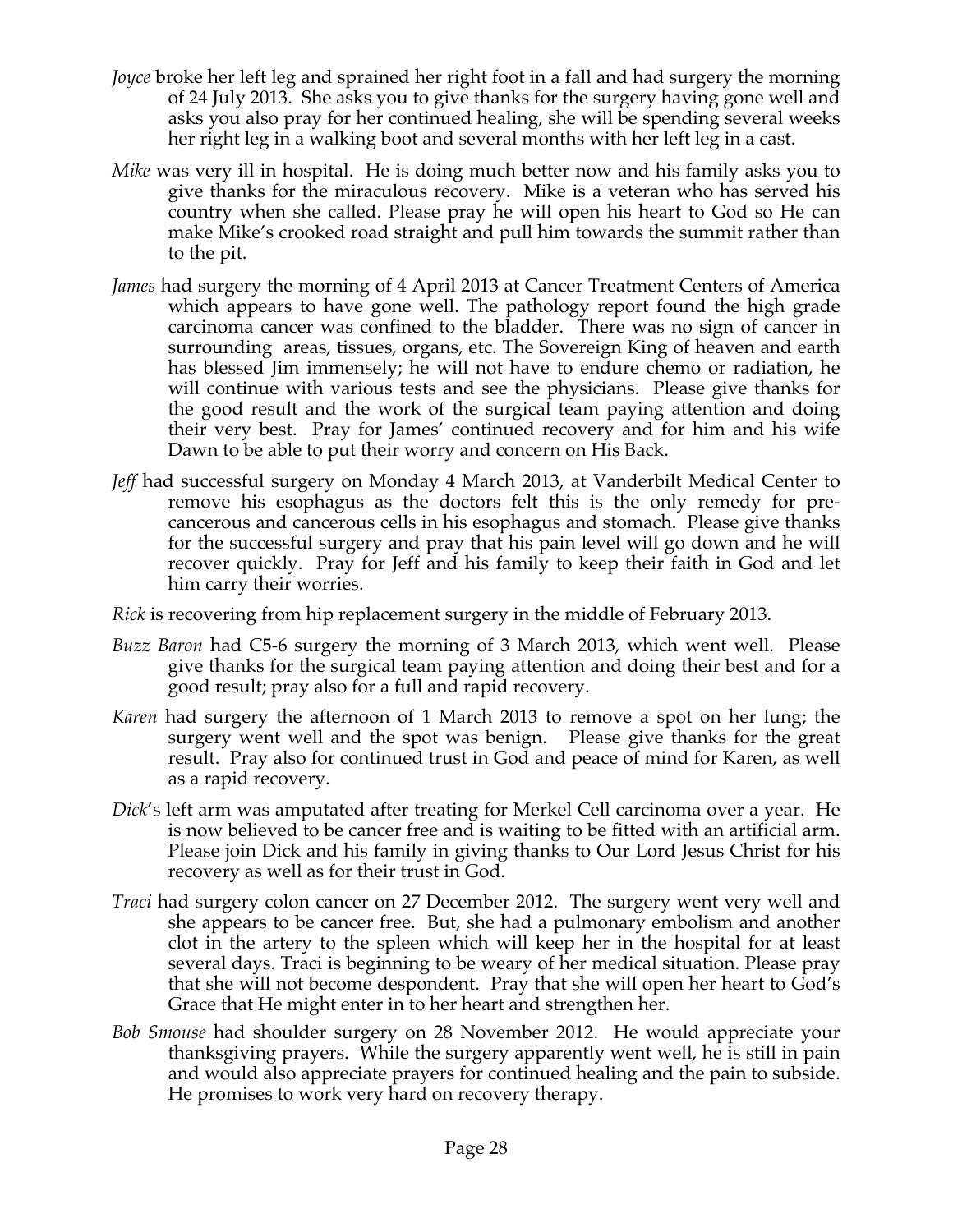*Carol Stone*, the sweet wife of Mike Stone, recovered far better than expected from a severe brain bleed, but fell recently and broke her hip.

Please pray for peace of mind and trust in God for Mike, guidance for the medical team treating Carol and strength for Carol as well as faith and trust. No one can ever understand the why of these things here on earth. Sara who passed this request on asks that you pray in both faith and hope.

#### *Business*

*Mark's* business is in difficulty. He works in a shrinking field, of which he is one of the country's true masters, but there is little work available. He asks that you pray that he can find a way to survive in his industry, which he loves and needs his talents. Pray he can find new sources of business and new ways of doing things, perhaps someone to partner with to better use his talents. Pray also for those who work for and with him that they might do their best to help.

#### *Financial Guidance and Employment*

- *Charlie* is in need of both financial guidance and employment. Charlie feels that he has no skills, which is clearly incorrect, but nonetheless he feels that way. While on the one hand, he knows that is not right, on the other hand, he cannot shake that belief. Ask that God send the Holy Ghost into his heart for guidance. In addition, Charlie needs God's guidance as to how to handle his life from this point forward. After many years in the aerospace industry, he is looking for a place to employ his talents to the mutual benefit of a company. He asks that you pray for God to guide him to a new place to allow him to gain an even financial keel.
- *Chris* and several others at his firm were let go after many years of faithful service. Please pray that they might find a company that can use their considerable skills and dedication to their mutual benefit. Pray also for those who remain behind that they might find peace in the confusion caused by the departures.
- *Doug* recently became unemployed from his job of 18 years. He has been applying for jobs, but unable to get one at this time. His wife is working; this is not enough for the family. Please pray he will find employment with a firm that will be able to use his considerable skill and hard work to benefit both the firm and the family.
- *Catherine and Lewis* are at a low ebb due to a struggle for employment. Your fervent prayers will be appreciated.
- Lori is considering a potential change in her employment. Please pray for God's guidance in considering all aspect of her potential work.
- *Rodriguez Family* are looking for work. It seems many obstacles have been put in their way of finding employment. Please pray they will find employment with a firm that will be able to use their considerable skill and hard work to benefit both the firm and the family.
- *Sarah* is concerned about the future with her company. She would appreciate prayers for her continued employment and that her firm might find more and better ways to use her considerable skills.

## *Financial Guidance and Healing*

*David and Lorna* are having financial problems. They are trying to find a smaller home which may be more affordable. *Lorna* has had an ongoing battle with brain cancer, her trips back and forth to the hospital have drained their finances to the point they sometimes struggle to have enough food in the house. Pleaser pray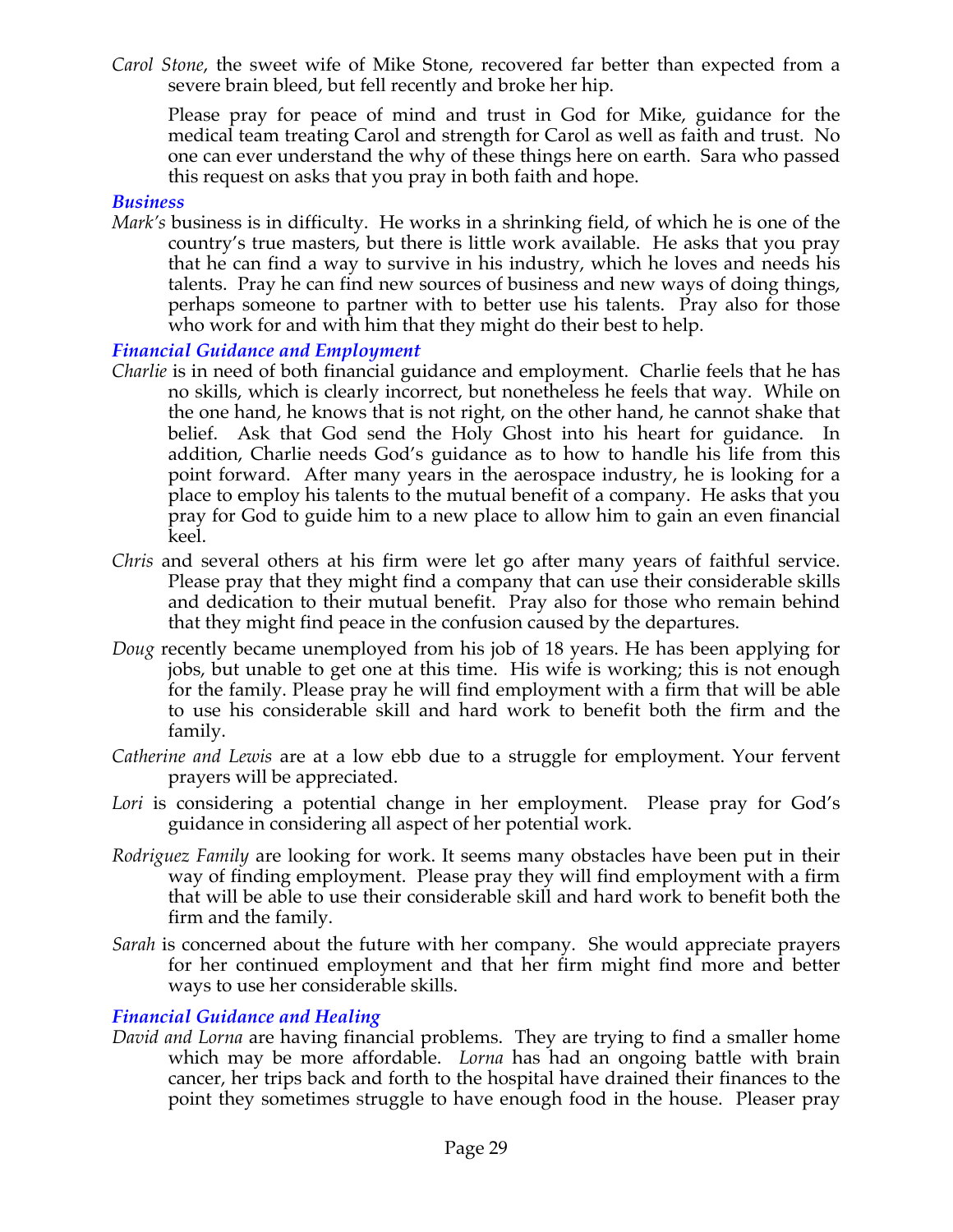for Lorna's healing and guidance on how they might handle the financial difficulties in which they have found themselves.

# *Guidance*

- *Aaron* has a problem seeing is where his life should be leading him. Please pray that he can listen to his father Paul and those around him who want him to work hard and obtain a real education now rather than just coast towards oblivion.
- *Danielle* has accepted Christ as her Saviour. Pray she will read the Bible and meditate on His Word so she can grow in him.
- *Laurie* is going through very trying personal problems right now. Please help her to open her heart to God's solutions to her problems.
- *Helene and her family* ask your prayers for them as they deal with the loss of Alan, husband and father.
- *Stephanie* seems to be very deeply into post partum depression after her baby was born prematurely. Please pray for her Mother in Law who is going a great distance to help Stephanie and her new Grandson. Pray that Stephanie will be able to direct her attention outward, rather than inward.
- *William* is an elderly man living with his Son and Daughter in-law. William is causing trouble in the family because of his demanding ways and continually using bad language. The family is at wit's end to know how to handle him and will appreciate your guidance and prayers.
- *Caitlin* is in the grip of the Prince of Darkness; she thinks there is escape from reality in drugs. The saddest part is that reality is not as she sees it. Her family is despairing as they can do nothing to help her and ask that you pray for the Holy Ghost to enter into heart and show her the need for change before it is too late.
- *Nathaniel* is in spiritual turmoil. His family and friends will appreciate it if you will keep him in your prayers for him to find the root of his trouble and accept God's help to heal his heart.
- *Sam* and her *two children* that have been living in a shelter and are to lose their place there. Please pray a place will be found they can stay in and recover.
- Please pray *Darlene* will surrender her life to Christ.
- *Norrie* is facing daily exams in the weeks ahead. Pray for calmness and concentration and to do the best possible.
- *Jonathan* is addicted to drugs. He is now in jail awaiting trial. His parents and friends will appreciate it if you will keep him in your prayers for him to find the root of his trouble and accept God's help to heal addiction.
- *Beth* is suffering from ungodly treatment in her marriage. Please pray God will guide her in her behavior, actions and thoughts that she might be able to lead her husband to God so her marriage might prosper to the benefit of them.
- *Brandon* a young man from a Christian family who married a year ago and almost immediately became estranged from him family. As a result he has had a serious problem with keeping the civil law. Please pray for Brandon that he will return to the Lord and the many problems will be eventually settled. Pray the hurt he has caused so many will be helped with our Lord's care and love.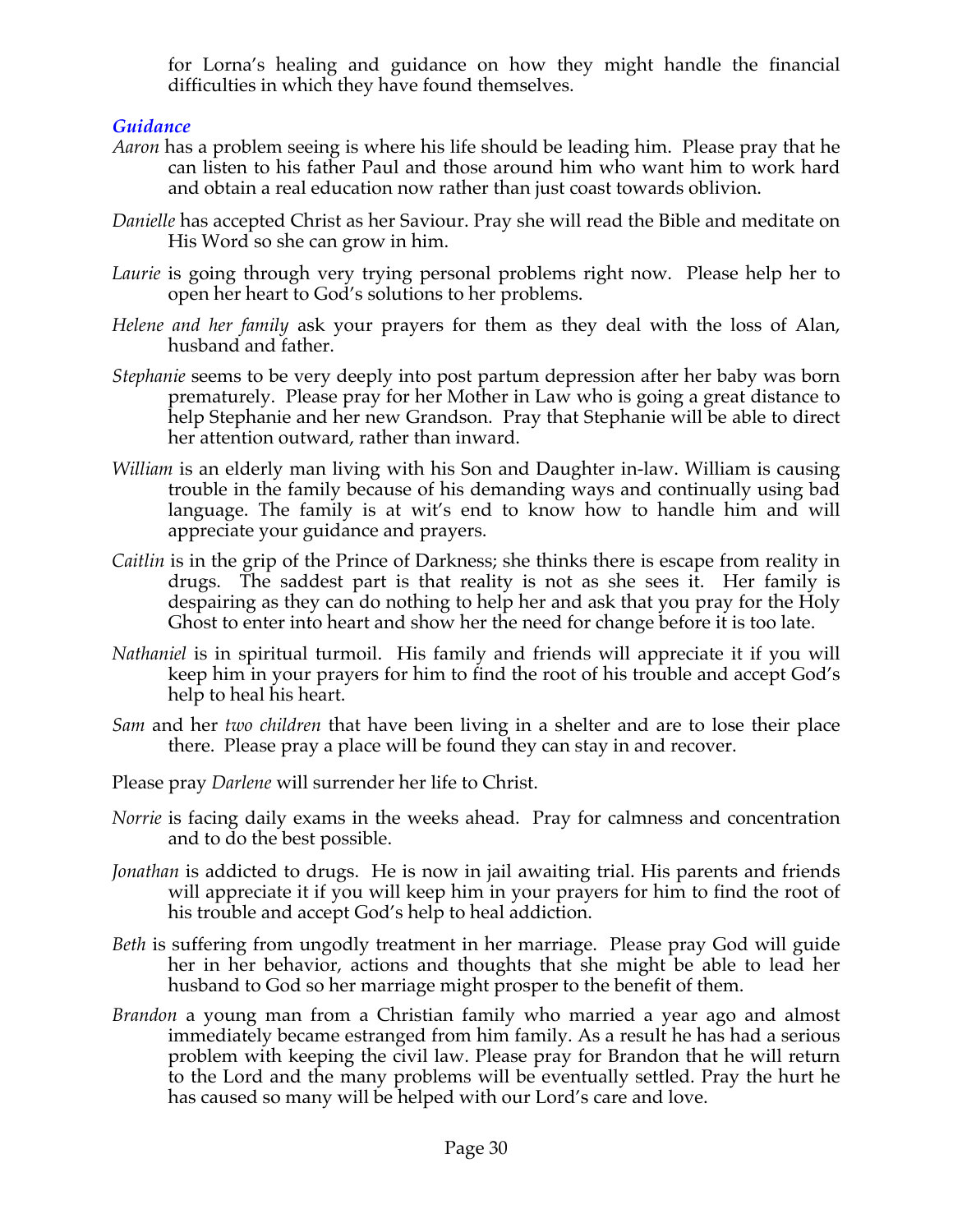*Dennis* has some decisions to make and will appreciate our Lord's guidance.

*Earl* to read and understand Scriptures he has been given.

- *Jeanette* has had many members of her family die from diabetes and several are near death now. Jeanette does not know the Lord and is despondent and perplexed about her family and herself. Please pray she can open her heart to allow the Holy Ghost in to bring her knowledge and understanding.
- *Christy* just lost her sister in an automobile accident; this follows closely the loss of two family. Please pray she can let our Lord Jesus Christ carry all her sorry, worry and care at this extremely difficult and stressful time.
- *Dr. Elizabeth Raj* is teaching a biblical approach to the psychological problems facing many in our society today. She is battling against the growing influence of worldly psychology adopted by the churches themselves. Elizabeth constantly stresses answers are found between the covers of that precious Book, the Holy Bible. Please pray for encouragement, strength, fortitude and courage for her.
- *Daniel and Danielle* are experiencing family strife as a result of custodial issues with a daughter. Please pray they and those they strive with might look to the child's best interests in their time of difficulty and disagreement; to work for her best interests and not use her as a weapon amongst themselves.
- *Abigail* is a teenager who has behavior problems. She feels she is in an area of mental darkness. Please pray that she might look to God for help and not within herself.
- *Sara* asks that you pray for guidance for her as she deals with the stresses of her family and life. Pray that she can separate those things which she can affect from those things which she cannot and give her grace to accept that she cannot do everything and can only change those things within her control. She asks for God's help to grow her business while keeping up with the needs of her mother and husband and healing her own problems.

*Jacquie* to open her heart to God and accept His Love and Grace.

*Hap* asks you to pray he might be able to trust God will help him make the right decisions at the right time and not to worry uselessly, to change those things he can change, accept those things he cannot change, sleep well to be able to do the correct things with a clear head and that he will open his heart to the Holy Ghost.

# *AOC Congregations*

- *Rev Paul Thompson,* pastor of Christ Anglican Church (AOC) in Oakland, Iowa, asks you pray for the Holy Ghost to enter the hearts of their congregation that they might find better ways to serve our Lord and bring the Word to those around them.
- *Rev Rick Reid* asks that you pray for Saint Andrews Anglican Church in Newton, North Carolina. They would like to see their congregation grow to the point is it selfsustaining and vibrant. The congregation asks that you pray for the Holy Ghost to enter into their hearts and inspire them to do their best to further His Will.
- *Nathan* in Wake Forest, North Carolina needs God's Help to find others who are interested in having a Bible believing Church in the Anglican tradition. He would like to develop a congregation to associate with the Anglican Orthodox Church.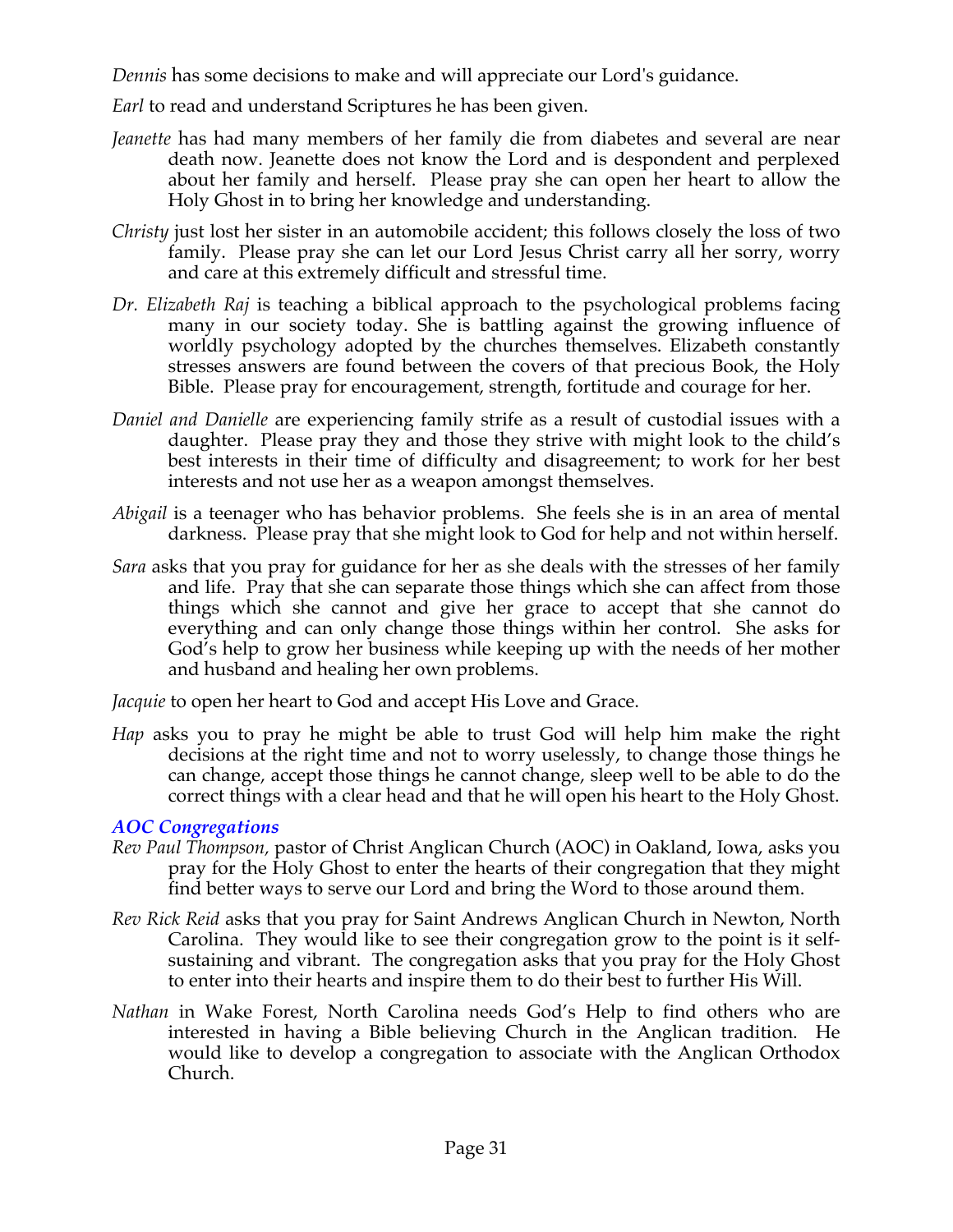*Saint Joseph of Arimathea Anglican Orthodox Church* is under a lot of stress. We all are, but they need even more prayer. Rev Roger Jessup, their wonderful minister, is pressed by the duties of a primary care giver, in addition to all the worries of this world. They have one of their family's primary breadwinners who will be soon unemployed, absent His intervention. Roger's niece will lose her job at the end of the year when her tech center shuts down. As Rev Roger said so eloquently, "We must pray for those who mean us harm and deprive us of our property are our enemies: Our LORD has so commanded us." We must pray they will see light and cleave to it while turning their backs on the Prince of this World. Equally important, we must pray that the Lord will raise up a political leader from among us as He has done in the past. Pray also for trust in God for each member of the parish and for them to find economic relief.

# *Armed Forces & Contractors*

Airman Donny Patton (Hulbert Field, Florida), Jordan (USMC – Fleet Marine Force - Pacific), Trevor (USAF - KC-10 Boom Operator – New Jersey), Trevor (USN – Whidbey Island, EF-18 Pilot), Kurt Thomas (USN – Camp Foster, Okinawa)

## *Persecuted*

Around the world, Christians are under attack, not only in the Muslim world, but from Hindus and others in India. Also, they are under continual attack in the name of "Separation of Church and State" in the western world, as it becomes actively atheist or pro-devil buddy. Please pray for God's guidance and protection for all persecuted Christians and those around them.

## *Various Special Requests*

- *Nathalie* is teaching English in a small western Ukrainian town where they are having so many problems. Pray for Nathalie and others around the world who are standing up for Christian principals in their countries.
- This is a horrible time for the *people of India, Christians in particular*; they are having problems with Hunger, Bank Closings, Transportation and Schools not functioning. Pray for the Leaders and Members of our Church in Eluru Andhra Pradesh. Pray their basic needs will be met and God will be close to them in this time of need.
- *Lisa* discovered her 9 year old daughter *Mariah* had been raped. This is in the court system now and we know that prayers are needed for this family. "The effectual fervent prayer of a righteous man availeth much" James 5:16 Lisa says she feels the power of your prayer in God's hand on her heart.
- Please pray for *all the people of Egypt*; Bishop Mouneer Anis of Egypt is asking your prayer as the supporters of the deposed Mursi government, with the support of the United States government, have been attacking Christian churches--Anglican, Catholic and Orthodox. They destroyed the car of Anglican priest Rev. Ehab Ayoub. The people of Egypt, the people of the United States need our prayers, even more so the people of the Muslim Brotherhood that they might repent of their evil and know God so the rest of the people may live in peace.
- We ask that you pray, please ask God that the Holy Ghost might give you insight into how you might make the lives of your friends and family better. Remember helping others is not just those who you don't know!
- Please join us in praying that the *Free Teen Guitar Class* will be continue to be an opportunity for God to work in the lives of the kids and their families. Please ask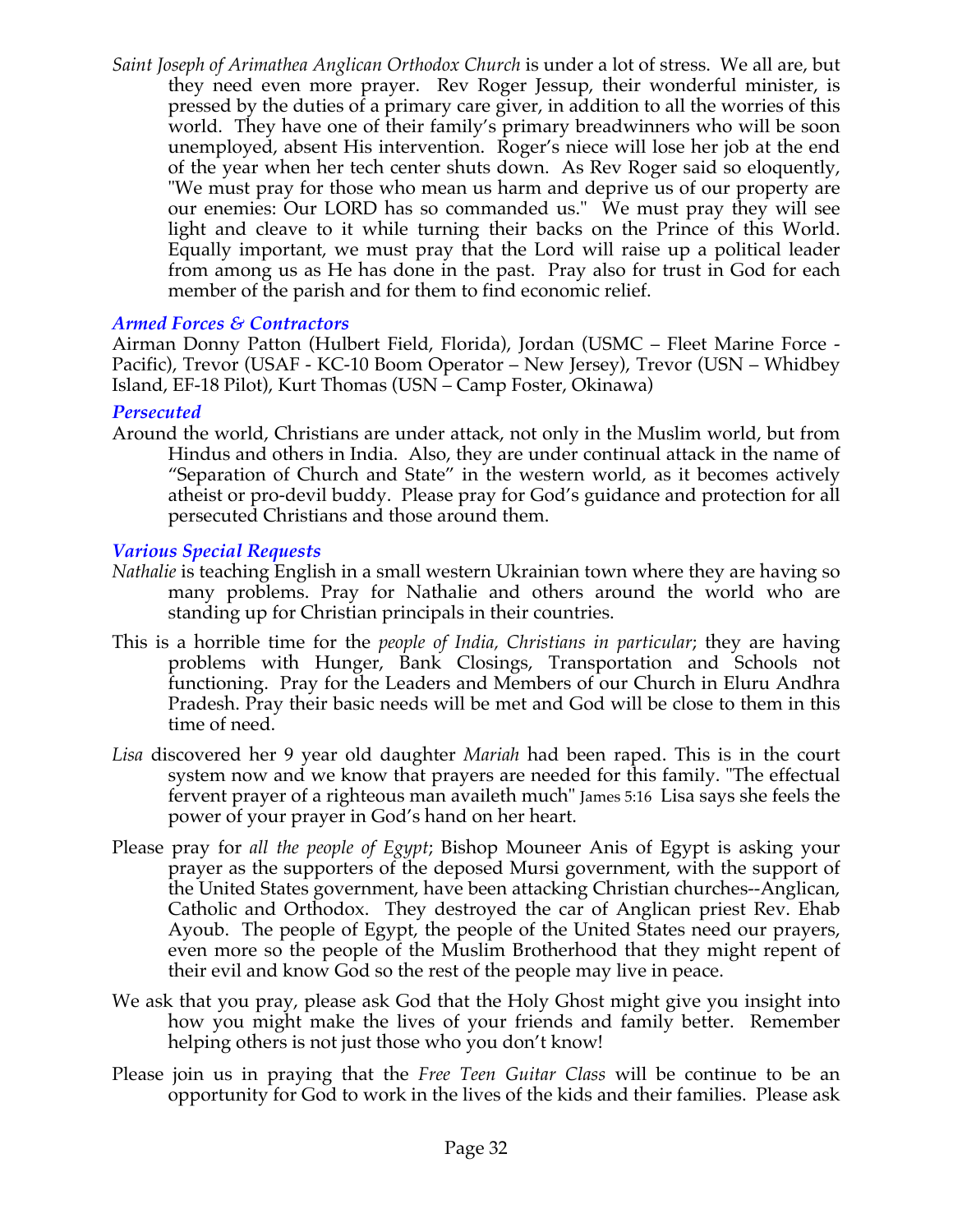God to guide the class to new opportunities to make Him known to others. Help us to let the love of our Lord shine through us into their lives, putting Him first, so that He might enter in to their hearts and lives.

# *Question that only you can ask*

What would you like to know about our history, what we believe, what we do or how we operate? Hap is looking for material for the continuing education class and *Thought for the Day* material. Help us help you. Please send your question to Hap so we all can get an answer. Just because you don't know the answer to your question doesn't mean you are the only one who doesn't know. But, if you don't ask, no one will know.

#### *What is Sexagesima?*

Sexagesima, or, in full, Sexagesima Sunday, is the name for the second Sunday before Ash Wednesday in the Catholic (Universal or Whole) Church Calendar.

The name "Sexagesima" is derived from the Latin sexagesimus, meaning "sixtieth," and appears to be a back-formation of Quinquagesima, the term formerly used to denote the last Sunday before Lent (the latter name alluding to the fact that there are fifty days between that Sunday and Easter, if one counts both days themselves in the total). Through the same process, the Sunday before Sexagesima Sunday is known as Septuagesima Sunday, and marks the start of the Pre-Lenten Season, which eventually became the time for carnival celebrations throughout Europe, this custom being later exported to places settled and/or colonized by Europeans. While Quinquagesima (50th day) is mathematically correct (allowing for the inclusive counting), Sexagesima and Septuagesima are only approximations (the exact number of days is 57 and 64 respectively). The earliest Sexagesima can occur is January 25 and the latest is February 28 (or February 29 in a leap year).

The 17-day period beginning on Septuagesima Sunday spanning Sexuagesima and Quinquagesima Sundays was intended to be observed as a preparation for the season of Lent, which is itself a period of spiritual preparation (for Easter). In many countries, however, Septuagesima Sunday marks the start of the carnival season, culminating on Shrove Tuesday, more commonly known as Mardi Gras.

## *I'd like to get a different point across or announce something*

If you have a different point of view, I would be happy to give you room to get your point across. While this publication is my perspective on events, I recognize not everyone may agree and that some people would like to express their own opinion. If you want to write something, please forward your item to Hap (with a note as to whether or not you would like editing help) to: hap@faithfulcenturion.org.

# *Need a Bumper Sticker?*



# *The church has some very nice Bumper Stickers. If you would like one, email Hap at hap@faithfulcenturion.org*